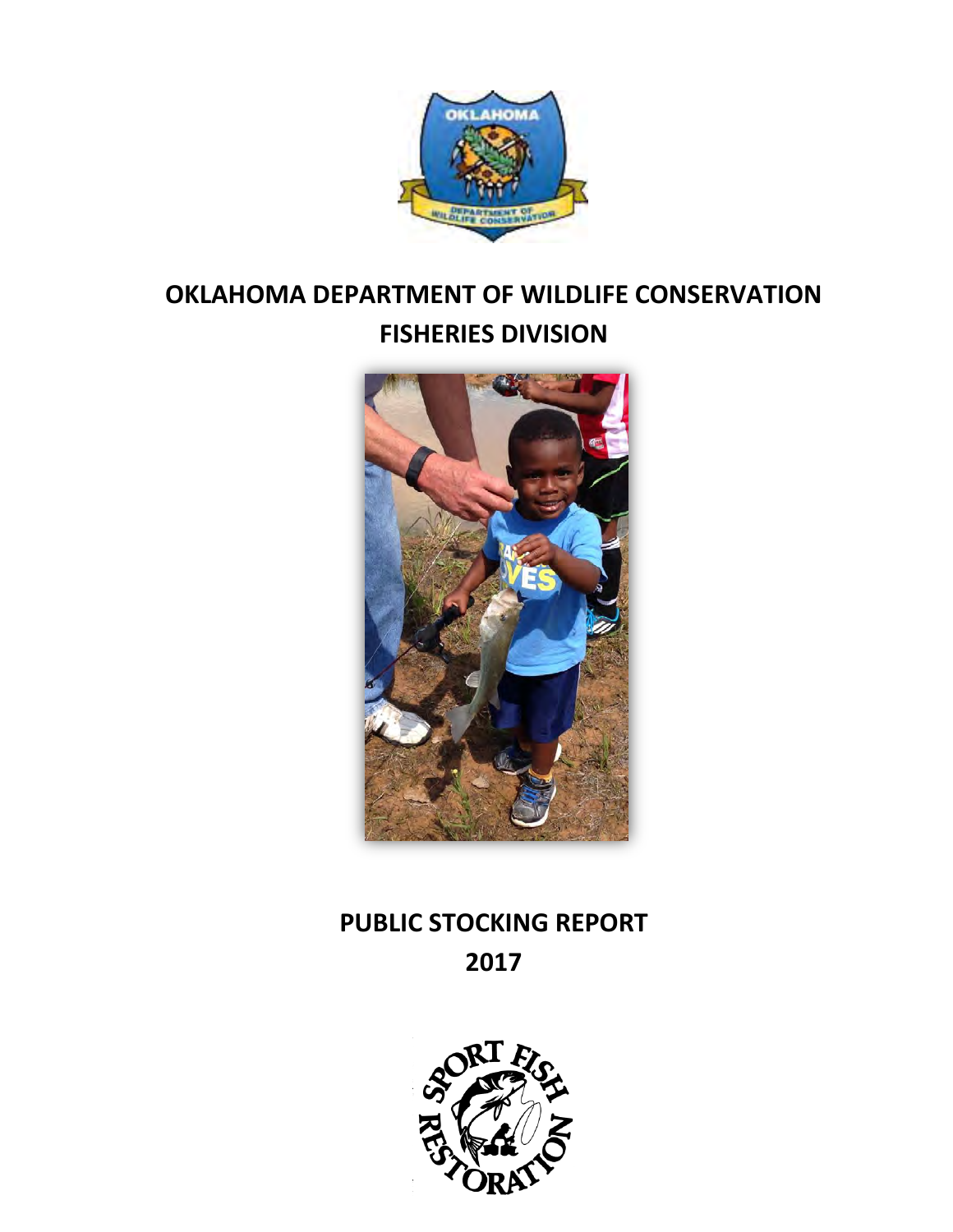## **Table of Contents**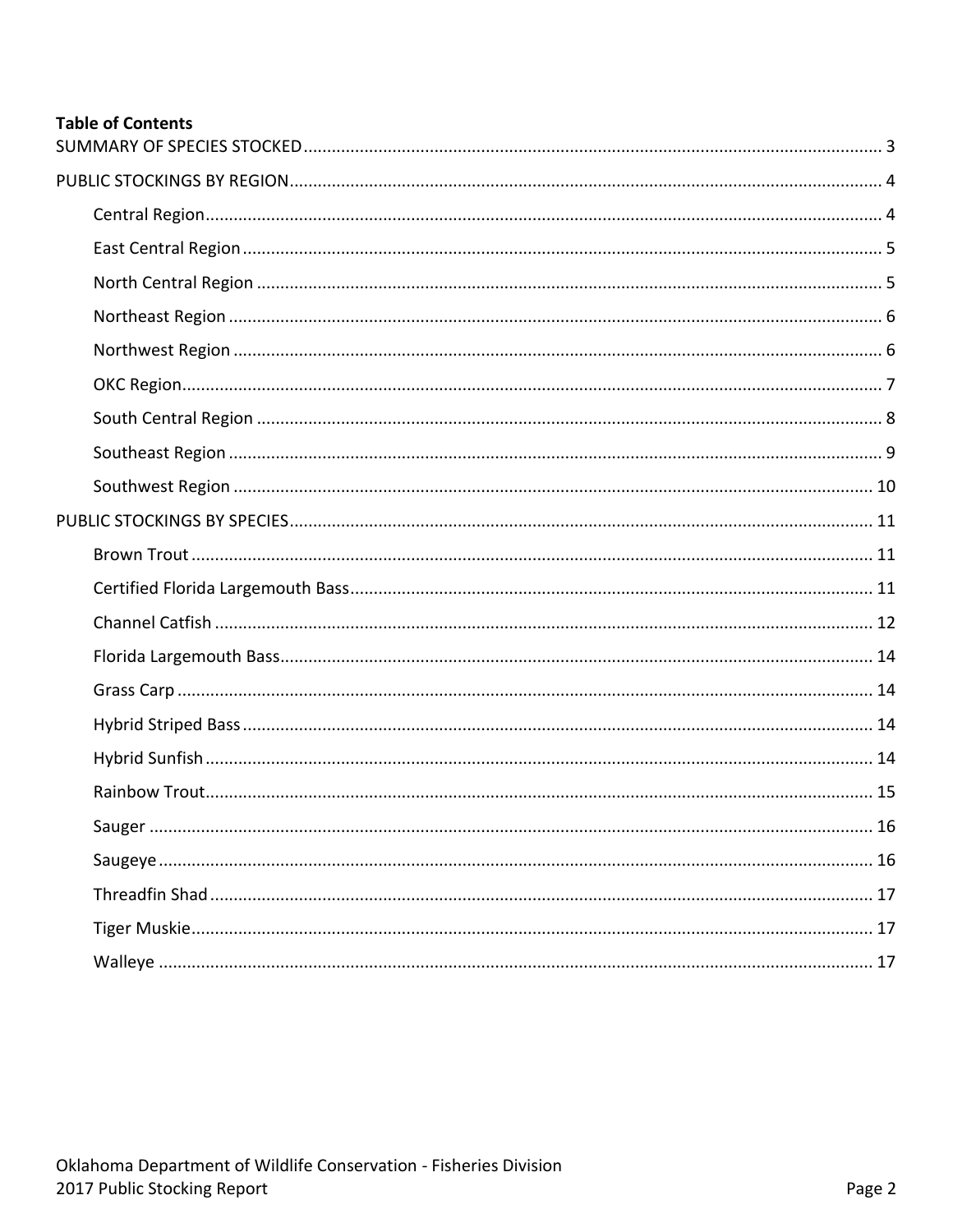## **SUMMARY OF SPECIES STOCKED**

January 2017 through December 2017

<span id="page-2-0"></span>

| <b>Public Waters</b>                  |            |
|---------------------------------------|------------|
| <b>Brown Trout</b>                    | 28,428     |
| Certified Florida Largemouth Bass     | 1,547,926  |
| <b>Channel Catfish</b>                | 217,383    |
| Florida Largemouth Bass               | 30         |
| Grass Carp                            | 10         |
| Hybrid Bluegill                       | 2,100      |
| <b>Hybrid Striped Bass</b>            | 2,200,802  |
| Hybrid Sunfish                        | 18,205     |
| <b>Rainbow Trout</b>                  | 295,398    |
| Sauger                                | 122,745    |
| Saugeye                               | 1,440,681  |
| Threadfin Shad                        | 3,650      |
| Tiger Muskie                          | 280        |
| Walleye                               | 5,998,082  |
| <b>Total Stocked in Public Waters</b> | 11,875,720 |
|                                       |            |

| <b>Private Farm Ponds</b>          |         |
|------------------------------------|---------|
| Bluegill                           | 295,250 |
| <b>Channel Catfish</b>             | 54.950  |
| Northern Largemouth Bass           | 47,075  |
| <b>Total Stocked in Farm Ponds</b> | 397,275 |

| GRAND TOTAL STOCKED IN 2017 | 12,272,995 |
|-----------------------------|------------|
|-----------------------------|------------|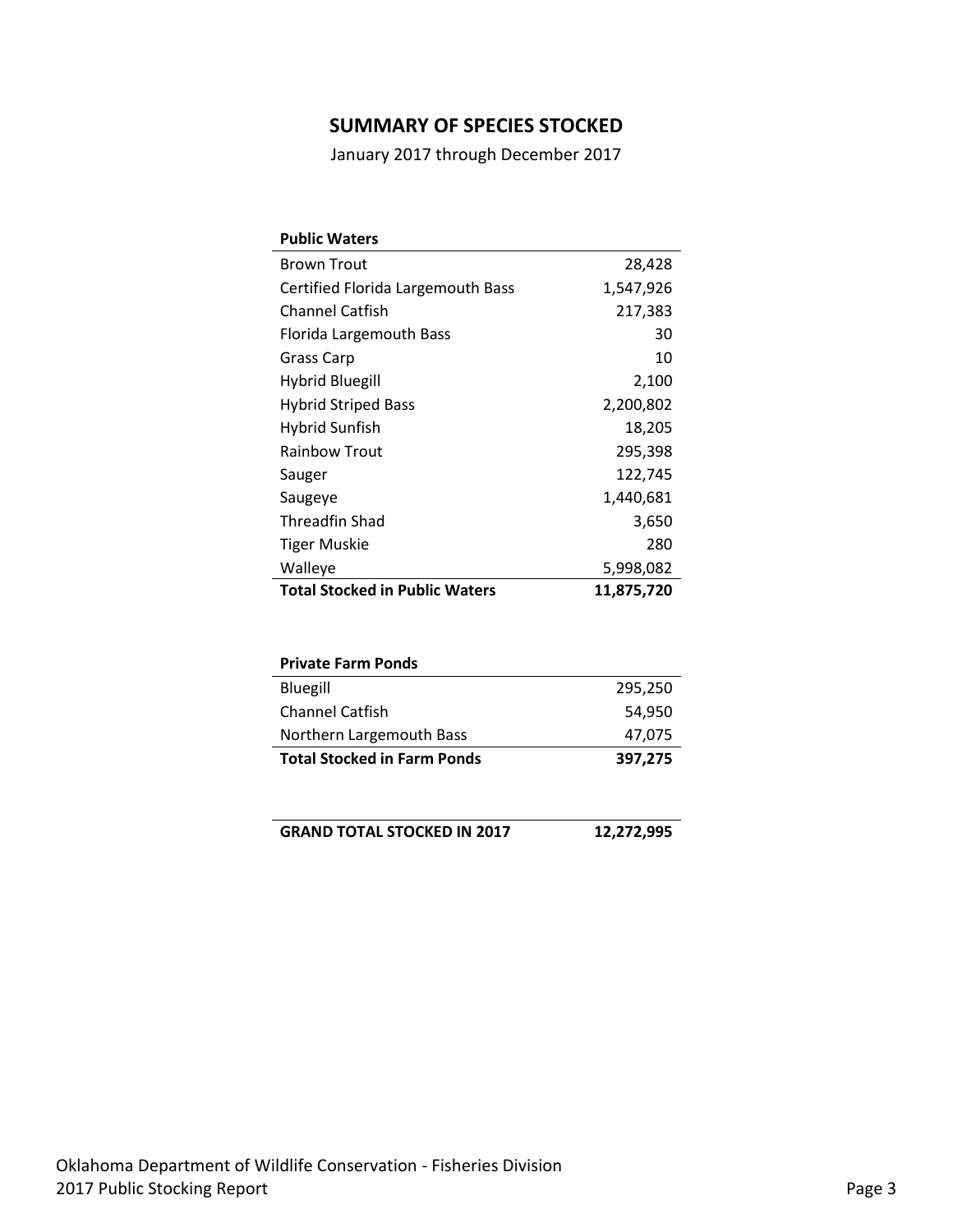#### <span id="page-3-0"></span>**PUBLIC STOCKINGS BY REGION**

<span id="page-3-1"></span>

| <b>CENTRAL REGION</b>                        |                            |               |           |              |
|----------------------------------------------|----------------------------|---------------|-----------|--------------|
| <b>Water stocked</b>                         | <b>Species</b>             | <b>Number</b> | Size (in) | County       |
| <b>Beggs City</b>                            | <b>Channel Catfish</b>     | 4,646         | 6.25      | Okmulgee     |
| <b>Dripping Springs</b>                      | <b>Certified FLMB</b>      | 60,060        | 1.50      | Okmulgee     |
| Gordon Cooper Tech Center                    | <b>Hybrid Sunfish</b>      | 250           | 6.00      | Pottawatomie |
| Holdenville City                             | <b>Channel Catfish</b>     | 10,164        | 2.00      | Hughes       |
| Holdenville City                             | <b>Certified FLMB</b>      | 24,435        | 1.50      | Hughes       |
| Hungry Goat, Deep Fork WMA                   | <b>Channel Catfish</b>     | 1,260         | 6.25      | Okmulgee     |
| Konawa                                       | <b>Hybrid Striped Bass</b> | 15,050        | 1.50      | Seminole     |
| Konawa School Campus                         | <b>Hybrid Sunfish</b>      | 250           | 6.50      | Seminole     |
| Okemah City                                  | Channel Catfish            | 15,548        | 6.25      | Okfuskee     |
| Okemah City                                  | <b>Certified FLMB</b>      | 61,125        | 1.50      | Okfuskee     |
| Okmulgee Kiddie #1                           | <b>Hybrid Sunfish</b>      | 500           | 6.00      | Okmulgee     |
| Okmulgee Kiddie #2                           | <b>Hybrid Sunfish</b>      | 500           | 6.00      | Okmulgee     |
| Okmulgee WMA #4                              | <b>Channel Catfish</b>     | 400           | 6.25      | Okmulgee     |
| Prague                                       | <b>Certified FLMB</b>      | 30,030        | 1.50      | Lincoln      |
| Shawnee #1                                   | Saugeye                    | 68,949        | fry       | Pottawatomie |
| Shawnee #2                                   | Saugeye                    | 83,741        | fry       | Pottawatomie |
| Sportsman                                    | <b>Certified FLMB</b>      | 30,030        | 1.50      | Seminole     |
| <b>Tecumseh City</b>                         | <b>Channel Catfish</b>     | 26,488        | 2.00      | Pottawatomie |
| Wetumka                                      | <b>Channel Catfish</b>     | 6,943         | 6.25      | Hughes       |
| Wetumka                                      | <b>Certified FLMB</b>      | 37,797        | 1.50      | Hughes       |
| Wetumka                                      | <b>Channel Catfish</b>     | 2,380         | 7.00      | Hughes       |
| <b>Total Fish Stocked in Central Region:</b> | 480,546                    |               |           |              |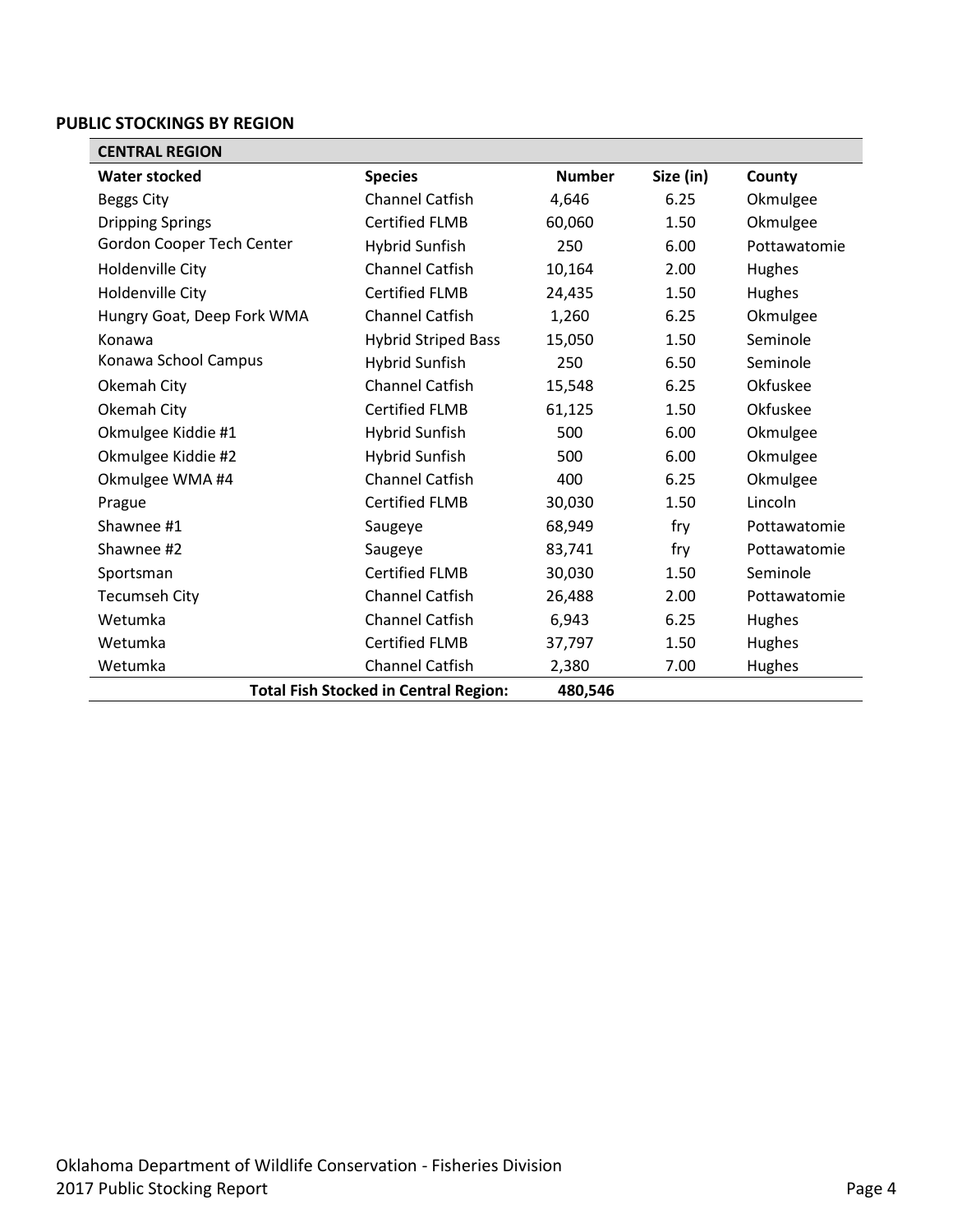<span id="page-4-0"></span>

| <b>EAST CENTRAL REGION</b>                        |                        |               |           |          |
|---------------------------------------------------|------------------------|---------------|-----------|----------|
| Water stocked                                     | <b>Species</b>         | <b>Number</b> | Size (in) | County   |
| Ft. Gibson Lake                                   | <b>Certified FLMB</b>  | 1,750         | 9.00      | Wagoner  |
| <b>Gentry Creek Pond</b>                          | Grass Carp             | 10            | 9.00      | Mcintosh |
| <b>Gentry Creek Pond</b>                          | <b>Channel Catfish</b> | 50            | 9.00      | Mcintosh |
| Greenleaf Kids Pond                               | <b>Channel Catfish</b> | 100           | 9.00      | Muskogee |
| Greenleaf Lake                                    | <b>Certified FLMB</b>  | 54            | 18.00     | Muskogee |
| Honor Heights Park                                | <b>Channel Catfish</b> | 250           | 9.00      | Muskogee |
| Illinois River – Lower                            | <b>Brown Trout</b>     | 19,739        | 6.57-6.67 | Sequoyah |
| Illinois River – Lower                            | <b>Rainbow Trout</b>   | 98,290        | 10.5-11.9 | Sequoyah |
| Illinois River – Lower                            | <b>Rainbow Trout</b>   | 90            | $14 - 24$ | Sequoyah |
| Illinois River – Lower                            | <b>Rainbow Trout</b>   | 922           | $9+$      | Sequoyah |
| Onapa City                                        | Threadfin Shad         | 500           | 4"        | Mcintosh |
| Roland City (Garrison Creek)                      | <b>Channel Catfish</b> | 3,460         | 6.25      | Sequoyah |
| <b>Stigler City</b>                               | <b>Channel Catfish</b> | 5,160         | 6.25      | Haskell  |
| Taft                                              | Threadfin Shad         | 350           | 4"        | Muskogee |
| Verdigris River                                   | Sauger                 | 56,245        | 1.50      | Wagoner  |
| <b>Total Fish Stocked in East Central Region:</b> | 186,970                |               |           |          |

<span id="page-4-1"></span>

| <b>NORTH CENTRAL REGION</b> |                            |               |           |        |
|-----------------------------|----------------------------|---------------|-----------|--------|
| <b>Water stocked</b>        | <b>Species</b>             | <b>Number</b> | Size (in) | County |
| <b>Birch</b>                | <b>Hybrid Striped Bass</b> | 13,225        | 1.50      | Osage  |
| Bluestem, Osage             | Saugeye                    | 50,144        | fry       | Osage  |
| Carl Blackwell              | <b>Hybrid Striped Bass</b> | 39,045        | 1.50      | Payne  |
| Carl Blackwell              | Saugeye                    | 19,250        | 1.13      | Payne  |
| Carl Blackwell              | Saugeye                    | 211,860       | fry       | Payne  |
| Cleveland City              | <b>Certified FLMB</b>      | 220           | 6.00      | Pawnee |
| Cushing High School Pond    | <b>Hybrid Sunfish</b>      | 100           | 6.00      | Payne  |
| Kaw                         | <b>Hybrid Striped Bass</b> | 204,255       | 1.50      | Kay    |
| Kaw                         | Walleye                    | 27,200        | 1.25      | Kay    |
| Lone Chimney                | <b>Certified FLMB</b>      | 220           | 6.00      | Payne  |
| <b>Marland Mansion Pond</b> | <b>Hybrid Sunfish</b>      | 100           | 6.00      | Kay    |
| McMurtry                    | Saugeye                    | 72,396        | fry       | Noble  |
| Perry CCC (Lake Perry Park) | <b>Certified FLMB</b>      | 50            | 6         | Noble  |
| Perry CCC (Lake Perry Park) | <b>Rainbow Trout</b>       | 8,494         | 9.00      | Noble  |
| Perry CCC (Lake Perry Park) | <b>Rainbow Trout</b>       | 424           | $14 - 24$ | Noble  |
| Ponca City Lake             | <b>Hybrid Striped Bass</b> | 9,025         | 1.50      | Kay    |
| Ponca City Lake             | Saugeye                    | 50,458        | fry       | Kay    |
| Shell Lake                  | Saugeye                    | 35,916        | fry       | Osage  |
| Shidler                     | <b>Certified FLMB</b>      | 100           | 6.00      | Osage  |
| Skiatook                    | <b>Hybrid Striped Bass</b> | 105,565       | 1.75      | Osage  |
| Skiatook                    | Walleye                    | 113,158       | 1.50      | Osage  |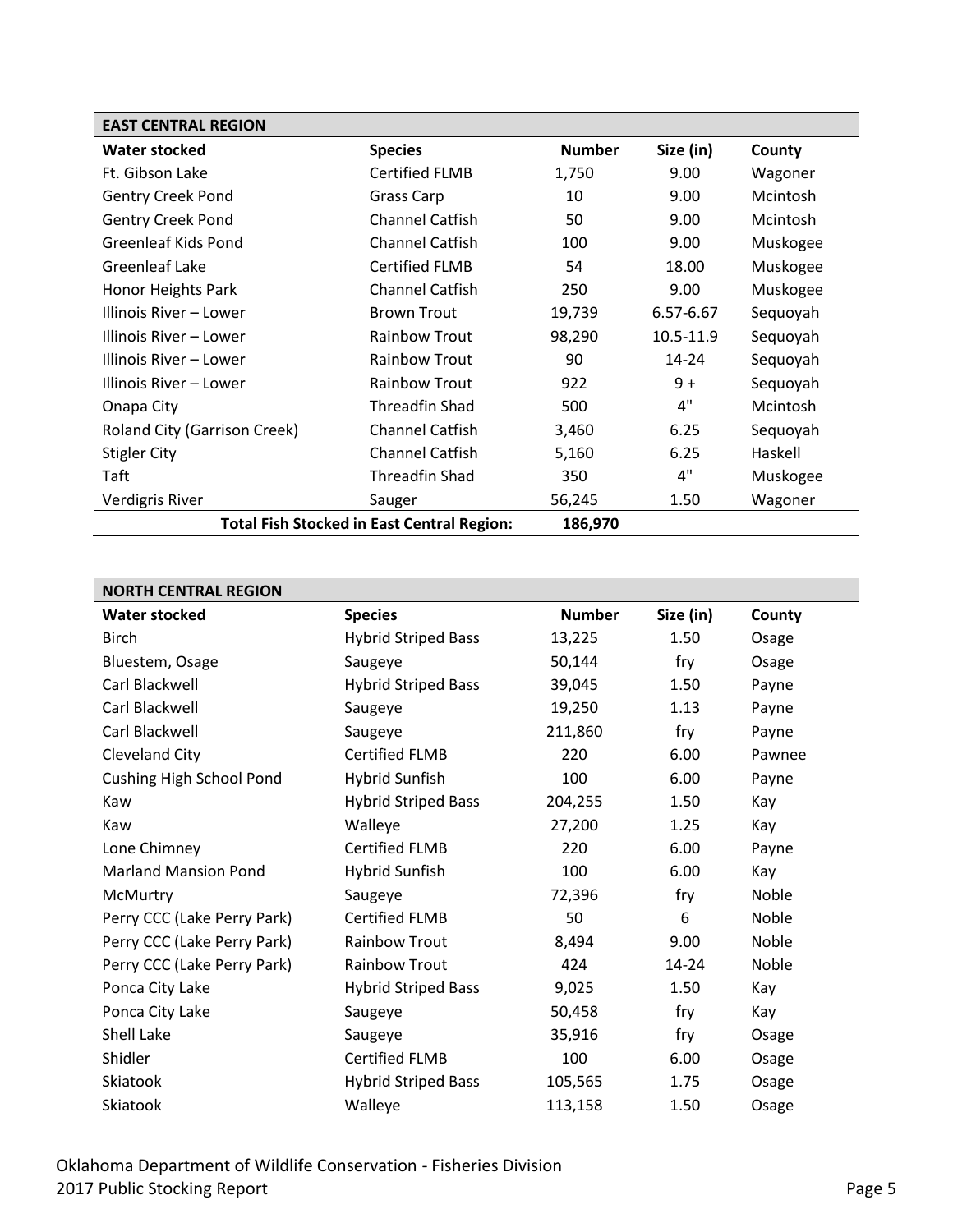| <b>NORTH CENTRAL REGION</b>                        |                            |               |                |              |  |
|----------------------------------------------------|----------------------------|---------------|----------------|--------------|--|
| <b>Water stocked</b>                               | <b>Species</b>             | <b>Number</b> | Size (in)      | County       |  |
| <b>Skiatook Nursery Pond</b>                       | Certified FLMB             | 7,563         | 1.50           | Osage        |  |
| <b>Skiatook Nursery Pond</b>                       | Hybrid Sunfish             | 100           | <b>Brooder</b> | Osage        |  |
| Sooner Lake                                        | <b>Hybrid Striped Bass</b> | 67,993        | 1.50           | <b>Noble</b> |  |
| Sooner Lake                                        | <b>Certified FLMB</b>      | 60,365        | 1.50           | <b>Noble</b> |  |
| Sooner Lake                                        | Saugeye                    | 108,601       | 1.50           | <b>Noble</b> |  |
| Sooner Lake                                        | <b>Hybrid Striped Bass</b> | 600,000       | fry            | <b>Noble</b> |  |
| Willow Springs, Ponca City                         | <b>Hybrid Sunfish</b>      | 100           | 6.00           | Kay          |  |
| <b>Total Fish Stocked in North Central Region:</b> |                            | 1,805,927     |                |              |  |

<span id="page-5-0"></span>

| <b>NORTHEAST REGION</b>                                   |                            |               |                   |          |
|-----------------------------------------------------------|----------------------------|---------------|-------------------|----------|
| Water stocked                                             | <b>Species</b>             | <b>Number</b> | Size (in)         | County   |
| Afton Vo-Tech                                             | Hybrid Sunfish             | 150           |                   | Craig    |
| Arkansas River/Zink's Dam                                 | Sauger                     | 66,500        | 1.25              | Wagoner  |
| <b>Bixhoma</b>                                            | <b>Threadfin Shad</b>      | 2,000         | 3"                | Wagoner  |
| <b>Bull Lake City of Vinita</b>                           | <b>Channel Catfish</b>     | 1,720         | 6.25              | Craig    |
| <b>Bull Lake City of Vinita</b>                           | Florida Largemouth Bass    | 30            | <b>Broodstock</b> | Craig    |
| Eucha Lake                                                | <b>Certified FLMB</b>      | 639           | $6-8$             | Delaware |
| <b>Grand Lake</b>                                         | <b>Hybrid Striped Bass</b> | 252,479       | 1.50              | Delaware |
| <b>Grand Lake</b>                                         | <b>Threadfin Shad</b>      | 800           |                   | Delaware |
| Oologah                                                   | <b>Hybrid Striped Bass</b> | 300,001       | 1.50              | Rogers   |
| Oologah                                                   | Walleye                    | 79,520        | 1.25              | Rogers   |
| Sapulpa - Kelly Lane Park                                 | <b>Channel Catfish</b>     | 222           | 9                 | Creek    |
| Sapulpa - Kelly Lane Park                                 | Hybrid Sunfish             | 700           | $4 - 7$           | Creek    |
| Veterans Park Pond, Jenks                                 | <b>Channel Catfish</b>     | 253           | 14                | Tulsa    |
| Veterans Park Pond, Jenks                                 | <b>Channel Catfish</b>     | 540           | 9                 | Tulsa    |
| Veterans Park Pond, Jenks                                 | Hybrid Sunfish             | 500           | 4                 | Tulsa    |
| Veterans Park Pond, Jenks                                 | Rainbow Trout              | 4,287         | 9                 | Tulsa    |
| Wyandotte School Pond                                     | Hybrid Sunfish             | 150           | 4                 | Ottawa   |
| <b>Total Fish Stocked in Northeast region:</b><br>710,491 |                            |               |                   |          |

<span id="page-5-1"></span>

| <b>NORTHWEST REGION</b> |                        |               |           |            |
|-------------------------|------------------------|---------------|-----------|------------|
| <b>Water stocked</b>    | <b>Species</b>         | <b>Number</b> | Size (in) | County     |
| Canton                  | <b>Certified FLMB</b>  | 75,000        | 0.50      | Blaine     |
| Canton                  | Walleye                | 3,160,000     | fry       | Blaine     |
| Elmer                   | <b>Certified FLMB</b>  | 488           | 7         | Kingfisher |
| Enid Gov't. Springs     | <b>Channel Catfish</b> | 250           | 14        | Garfield   |
| <b>Enid Meadow Lake</b> | <b>Channel Catfish</b> | 221           | 14        | Garfield   |
| Enid Meadow Lake        | <b>Hybrid Sunfish</b>  | 900           | $4-6$     | Garfield   |
| <b>Etling</b>           | <b>Channel Catfish</b> | 6,400         | 4         | Cimarron   |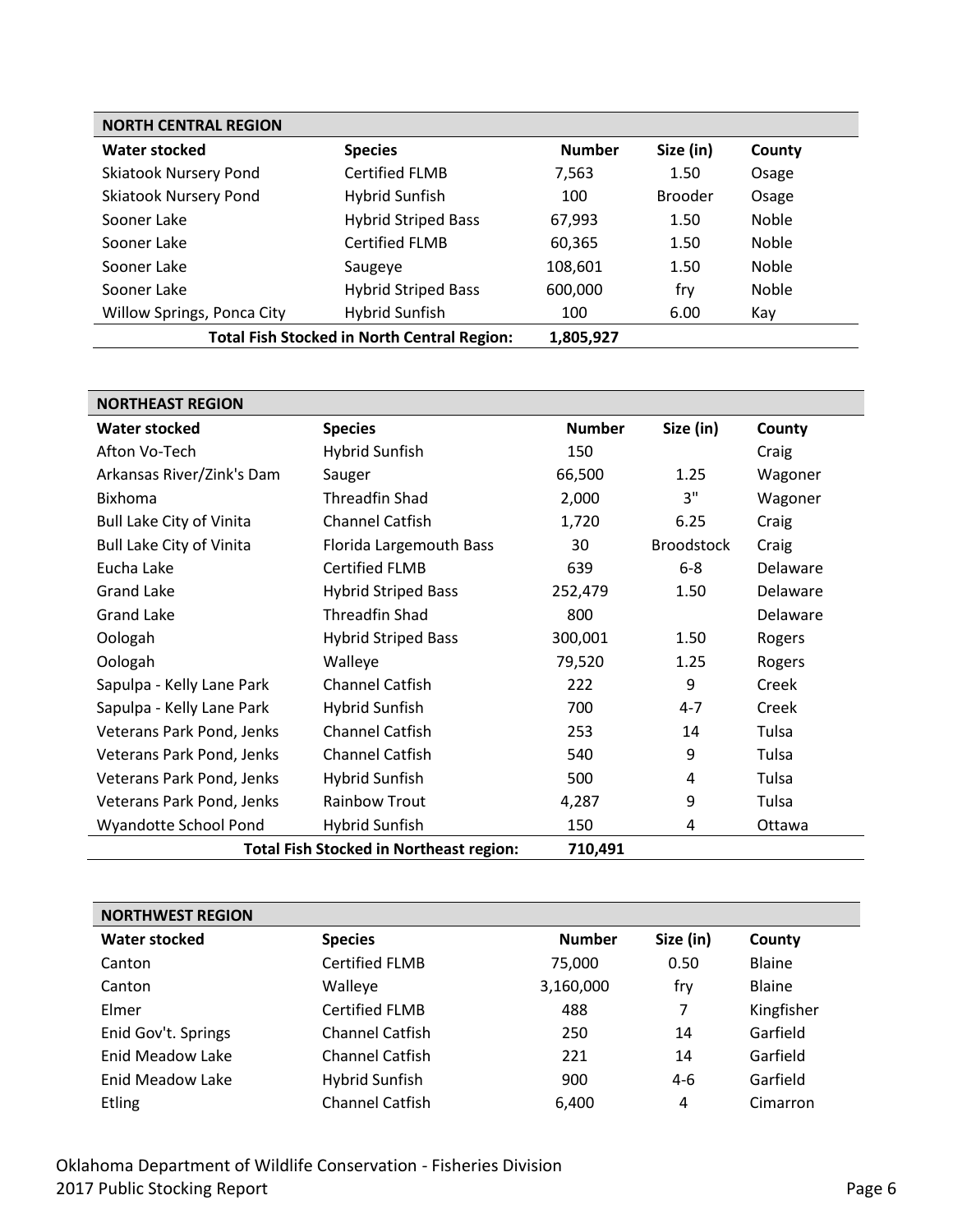| <b>NORTHWEST REGION</b> |                                                |               |           |               |  |
|-------------------------|------------------------------------------------|---------------|-----------|---------------|--|
| <b>Water stocked</b>    | <b>Species</b>                                 | <b>Number</b> | Size (in) | County        |  |
| <b>Etling</b>           | <b>Rainbow Trout</b>                           | 16,240        | $9 - 14$  | Cimarron      |  |
| <b>Etling</b>           | <b>Rainbow Trout</b>                           | 765           | $14+$     | Cimarron      |  |
| <b>Etling</b>           | <b>Tiger Muskie</b>                            | 280           | 9.90      | Cimarron      |  |
| Foss                    | Walleye                                        | 800,000       | Fry       | Custer        |  |
| Ft. Supply              | Walleye                                        | 940,000       | Fry       | Woodward      |  |
| Watonga                 | <b>Certified FLMB</b>                          | 488           | 7         | Blaine        |  |
| Watonga                 | <b>Rainbow Trout</b>                           | 11,725        | $9 - 14$  | Blaine        |  |
| Watonga                 | <b>Rainbow Trout</b>                           | 470           | $14+$     | <b>Blaine</b> |  |
|                         | <b>Total Fish Stocked in Northwest region:</b> | 5,013,227     |           |               |  |

<span id="page-6-0"></span>

| <b>OKC REGION</b>               |                        |               |           |                 |  |
|---------------------------------|------------------------|---------------|-----------|-----------------|--|
| <b>Water stocked</b>            | <b>Species</b>         | <b>Number</b> | Size (in) | County          |  |
| Arcadia Lake                    | Saugeye                | 38,110        | 1.50      | Oklahoma        |  |
| Bickham & Rudkin (33rd St Pond) | <b>Channel Catfish</b> | 802           | 9         | Oklahoma        |  |
| <b>Buck Thomas, Moore</b>       | <b>Channel Catfish</b> | 200           | 9         | Cleveland       |  |
| <b>Buck Thomas, Moore</b>       | <b>Hybrid Sunfish</b>  | 400           | $4 - 5$   | Cleveland       |  |
| Choctaw-Ten Acre (10 Acre Park) | <b>Channel Catfish</b> | 802           | 9         | Oklahoma        |  |
| Choctaw-Ten Acre (10 Acre Park) | <b>Channel Catfish</b> | 250           | 14        | Oklahoma        |  |
| Choctaw-Ten Acre (10 Acre Park) | <b>Hybrid Sunfish</b>  | 600           | $4 - 5$   | Oklahoma        |  |
| Choctaw-Ten Acre (10 Acre Park) | <b>Hybrid Sunfish</b>  | 400           | $5 - 7$   | Oklahoma        |  |
| Crystal Lake (OKC)              | <b>Channel Catfish</b> | 200           | 14        | Oklahoma        |  |
| Crystal Lake (OKC)              | <b>Hybrid Sunfish</b>  | 2592          | $5-6$     | Oklahoma        |  |
| Dolese Park Pond                | <b>Channel Catfish</b> | 600           | 9         | Oklahoma        |  |
| Dolese Park Pond                | <b>Channel Catfish</b> | 200           | 14        | <b>Oklahoma</b> |  |
| Dolese Park Pond                | <b>Hybrid Sunfish</b>  | 1400          | $5 - 7$   | Oklahoma        |  |
| Dolese Park Pond                | <b>Rainbow Trout</b>   | 4646          | $12 - 14$ | Oklahoma        |  |
| Eagle Lake, Del City            | <b>Channel Catfish</b> | 1,642         | 9         | <b>Oklahoma</b> |  |
| Edwards Park Pond (OKC)         | <b>Channel Catfish</b> | 500           | 14        | Oklahoma        |  |
| Edwards Park Pond (OKC)         | <b>Hybrid Sunfish</b>  | 772           | $4 - 6$   | Oklahoma        |  |
| El Reno - Southern Hills N & S  | <b>Channel Catfish</b> | 301           | 9         | Canadian        |  |
| El Reno - Southern Hills N & S  | <b>Hybrid Sunfish</b>  | 500           | 5         | Canadian        |  |
| El Reno - Southern Hills South  | <b>Channel Catfish</b> | 100           | 9         | Canadian        |  |
| El Reno - Southern Hills South  | <b>Hybrid Sunfish</b>  | 200           | 5         | Canadian        |  |
| Elmoore City Lake               | <b>Channel Catfish</b> | 2,620         | 6.25      | Garvin          |  |
| Griffin Park, Norman            | <b>Channel Catfish</b> | 500           | 9         | Cleveland       |  |
| Griffin Park, Norman            | <b>Channel Catfish</b> | 252           | 14        | Cleveland       |  |
| Griffin Park, Norman            | <b>Hybrid Sunfish</b>  | 300           | 5         | Cleveland       |  |
| <b>Guthrie - Mineral Wells</b>  | <b>Channel Catfish</b> | 331           | 9         | Logan           |  |
| <b>Guthrie - Mineral Wells</b>  | <b>Channel Catfish</b> | 100           | 14        | Logan           |  |
| <b>Guthrie - Mineral Wells</b>  | <b>Hybrid Sunfish</b>  | 500           | $4 - 7$   | Logan           |  |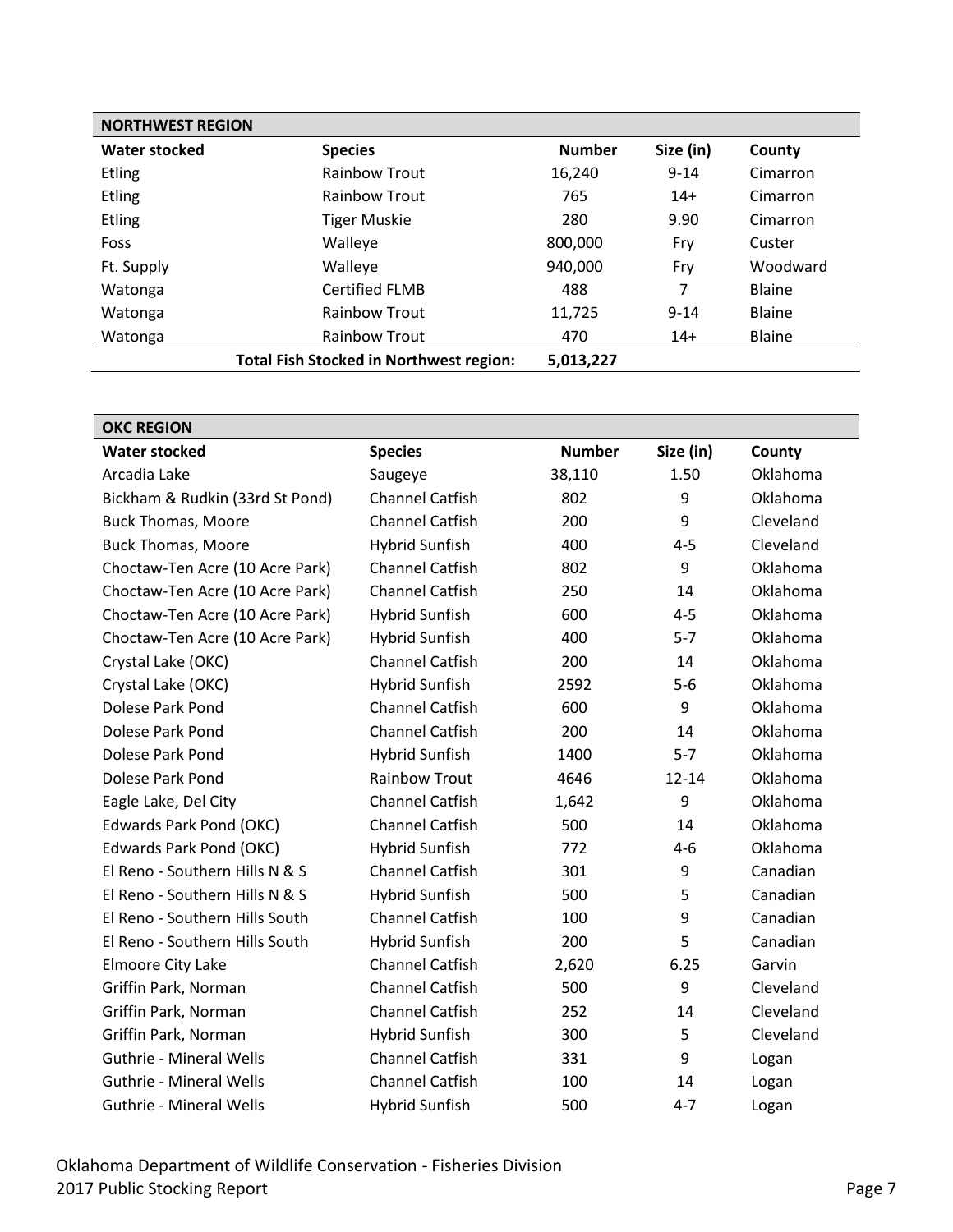| <b>OKC REGION</b>            |                                          |               |           |           |
|------------------------------|------------------------------------------|---------------|-----------|-----------|
| <b>Water stocked</b>         | <b>Species</b>                           | <b>Number</b> | Size (in) | County    |
| Hefner                       | <b>Channel Catfish</b>                   | 8,070         | 3         | Oklahoma  |
| Hefner                       | <b>Hybrid Striped Bass</b>               | 450,000       | fry       | Oklahoma  |
| Hefner                       | Walleye                                  | 806,646       | fry       | Oklahoma  |
| Heritage Park Pond (Harrah)  | <b>Channel Catfish</b>                   | 400           | 9         | Oklahoma  |
| Heritage Park Pond (Harrah)  | <b>Hybrid Sunfish</b>                    | 650           | $5 - 7$   | Oklahoma  |
| Highland Park, Guthrie       | <b>Channel Catfish</b>                   | 50            | 9         | Logan     |
| Kitchen Lake (OKC)           | <b>Channel Catfish</b>                   | 100           | 14        | Cleveland |
| Kitchen Lake (OKC)           | <b>Hybrid Sunfish</b>                    | 1401          | $5-6$     | Cleveland |
| Langston                     | Channel Catfish                          | 12,440        | 6.25      | Logan     |
| Legion Park Pond, El Reno    | <b>Channel Catfish</b>                   | 151           | 9         | Canadian  |
| Midwest City- Soldier        | <b>Hybrid Sunfish</b>                    | 300           | 6         | Oklahoma  |
| Mitch Park Pond, Edmond      | Channel Catfish                          | 50            | 9         | Oklahoma  |
| Mulvey Pond, Yukon City Park | <b>Channel Catfish</b>                   | 600           | 9         | Canadian  |
| Mulvey Pond, Yukon City Park | <b>Channel Catfish</b>                   | 251           | 14        | Canadian  |
| Mulvey Pond, Yukon City Park | <b>Hybrid Sunfish</b>                    | 1,025         | $5 - 7$   | Canadian  |
| NE Lions Park, Norman        | Channel Catfish                          | 600           | 9         | Cleveland |
| NE Lions Park, Norman        | <b>Channel Catfish</b>                   | 250           | 14        | Cleveland |
| NE Lions Park, Norman        | <b>Hybrid Sunfish</b>                    | 1,075         | $5 - 7$   | Cleveland |
| Oklahoma River May Basin     | <b>Hybrid Striped Bass</b>               | 1,677         | 1.25      | Oklahoma  |
| Oklahoma River Western Basin | <b>Hybrid Striped Bass</b>               | 1,377         | 1.25      | Oklahoma  |
| Route 66 Park Pond A         | <b>Hybrid Sunfish</b>                    | 740           | $5-6$     | Canadian  |
| <b>Stanley Draper</b>        | <b>Channel Catfish</b>                   | 6,655         | 3         | Cleveland |
| Thunderbird                  | Saugeye                                  | 124,830       | 1.50      | Cleveland |
| <b>Tinker AFB Ponds</b>      | <b>Channel Catfish</b>                   | 802           | 9         | Oklahoma  |
| <b>Tinker AFB Ponds</b>      | <b>Hybrid Sunfish</b>                    | 250           | 5         | Oklahoma  |
| Welch Park Pond, Yukon       | Channel Catfish                          | 403           | 9         | Canadian  |
| Welch Park Pond, Yukon       | <b>Hybrid Sunfish</b>                    | 200           | 5         | Canadian  |
| Wildhorse Park Pond, Mustang | <b>Channel Catfish</b>                   | 403           | 9         | Canadian  |
| Wildhorse Park Pond, Mustang | <b>Hybrid Sunfish</b>                    | 200           | 6         | Canadian  |
| <b>Wiley Post</b>            | <b>Channel Catfish</b>                   | 12,742        | 6.25      | Garvin    |
|                              | <b>Total Fish Stocked in OKC region:</b> | 1,493,858     |           |           |

<span id="page-7-0"></span>

| <b>SOUTH CENTRAL REGION</b> |                        |               |             |          |
|-----------------------------|------------------------|---------------|-------------|----------|
| <b>Water stocked</b>        | <b>Species</b>         | <b>Number</b> | Size (in)   | County   |
| Arbuckle                    | <b>Certified FLMB</b>  | 120,520       | 1.50        | Murray   |
| Ardmore City                | <b>Hybrid Sunfish</b>  | 100           | 6           | Carter   |
| Big 5 Fishing Clinic        | <b>Hybrid Sunfish</b>  | 200           | 6           | Marshall |
| <b>Blue River</b>           | <b>Channel Catfish</b> | 7,990         | $11 - 12$   | Johnston |
| <b>Blue River</b>           | <b>Rainbow Trout</b>   | 42,455        | 10.74-11.53 | Johnston |
| <b>Blue River</b>           | <b>Rainbow Trout</b>   | 14,585        | $9 - 24$    | Johnston |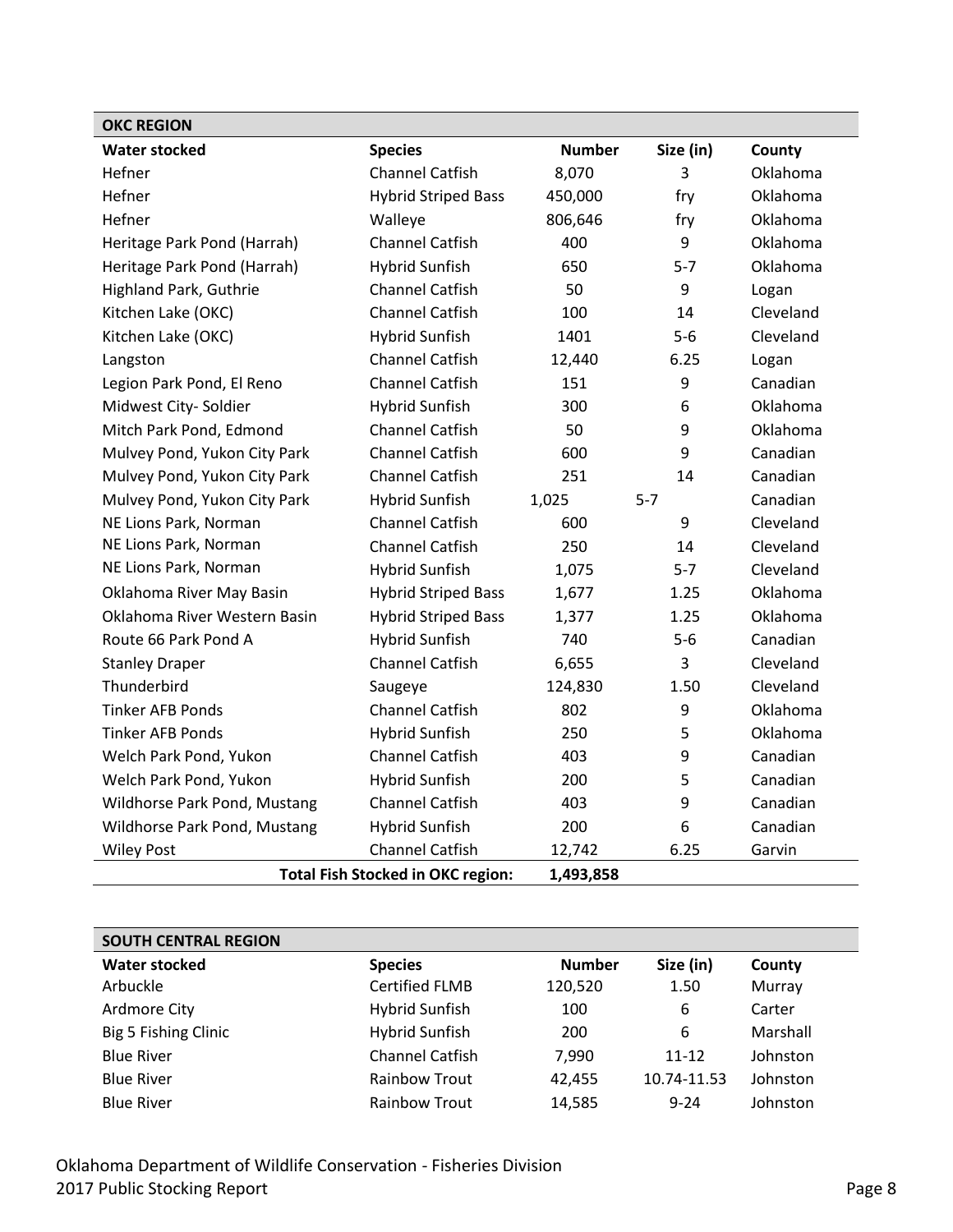| <b>SOUTH CENTRAL REGION</b>                        |                        |               |           |        |
|----------------------------------------------------|------------------------|---------------|-----------|--------|
| <b>Water stocked</b>                               | <b>Species</b>         | <b>Number</b> | Size (in) | County |
| Durant Lake                                        | <b>Certified FLMB</b>  | 6,855         | 1.50      | Bryan  |
| McGee Creek                                        | <b>Certified FLMB</b>  | 89,190        | 1.50      | Atoka  |
| Mountain Lake                                      | <b>Certified FLMB</b>  | 15,075        | 1.50      | Carter |
| Murray                                             | <b>Certified FLMB</b>  | 100,485       | 1.50      | Carter |
| Texoma, Bryan Co.                                  | <b>Certified FLMB</b>  | 130,250       | 1.50      | Bryan  |
| Texoma, Bryan Co.                                  | <b>Certified FLMB</b>  | 275           | 7         | Bryan  |
| Texoma, Bryan Co.                                  | <b>Channel Catfish</b> | 35,456        | 3         | Bryan  |
| Veterans Lake, Sulphur                             | <b>Certified FLMB</b>  | 15,028        | 1.50      | Murray |
| <b>Total Fish Stocked in South Central region:</b> |                        | 578,464       |           |        |

<span id="page-8-0"></span>

| <b>SOUTHEAST REGION</b>           |                                                |               |               |            |
|-----------------------------------|------------------------------------------------|---------------|---------------|------------|
| <b>Water stocked</b>              | <b>Species</b>                                 | <b>Number</b> | Size (in)     | County     |
| <b>Broken Bow</b>                 | <b>Certified FLMB</b>                          | 120,360       | 1.50          | McCurtain  |
| Carlton (Robbers Cave State Park) | <b>Certified FLMB</b>                          | 75,000        | 0.50          | Latimer    |
| Cedar (USFWS)                     | <b>Certified FLMB</b>                          | 15,015        | 1.50          | Le Flore   |
| Church Lake                       | <b>Certified FLMB</b>                          | 78,351        | 0.75          | Latimer    |
| Clayton Lake State Park           | <b>Certified FLMB</b>                          | 75,030        | 0.75          | Pushmataha |
| Coon Creek (Robbers Cave)         | <b>Certified FLMB</b>                          | 75,030        | 0.75          | Latimer    |
| <b>Fourche Maline River</b>       | <b>Rainbow Trout</b>                           | 4508          | 9             | Latimer    |
| <b>Fourche Maline River</b>       | <b>Rainbow Trout</b>                           | 260           | $14 - 25$     | Latimer    |
| McAlester Spirit Aerosystems Pond | <b>Hybrid Sunfish</b>                          | 300           | 6             | Pittsburg  |
| Mt Fork River                     | <b>Brown Trout</b>                             | 8,689         | 6.67          | McCurtain  |
| Mt Fork River                     | <b>Rainbow Trout</b>                           | 48,808        | 9             | McCurtain  |
| Mt Fork River                     | <b>Rainbow Trout</b>                           | 30,020        | 10.87-11.52   | McCurtain  |
| Mt Fork River                     | <b>Rainbow Trout</b>                           | 2,065         | $14 - 25$     | McCurtain  |
| Nanih Waiya                       | <b>Certified FLMB</b>                          | 15,015        | 1.50          | Pushmataha |
| Nanih Waiya                       | <b>Channel Catfish</b>                         | 5,242         | 9             | Pushmataha |
| Ozzie Cobb                        | <b>Certified FLMB</b>                          | 15,080        | 1.50          | Pushmataha |
| Ozzie Cobb                        | <b>Channel Catfish</b>                         | 4,641         | 9             | Pushmataha |
| <b>Pine Creek</b>                 | <b>Certified FLMB</b>                          | 17,500        | 1.50          | McCurtain  |
| Raymond Gary                      | <b>Certified FLMB</b>                          | 17,500        | 1.50          | Choctaw    |
| <b>Raymond Gary</b>               | Channel Catfish                                | 10,528        | 9             | Choctaw    |
| Sardis                            | <b>Certified FLMB</b>                          | 100,890       | $1.50 - 2$    | Pushmataha |
| Wayne Wallace (Robbers Cave)      | <b>Certified FLMB</b>                          | 75,063        | $0.50 - 0.75$ | Latimer    |
|                                   | <b>Total Fish Stocked in Southeast region:</b> | 794,895       |               |            |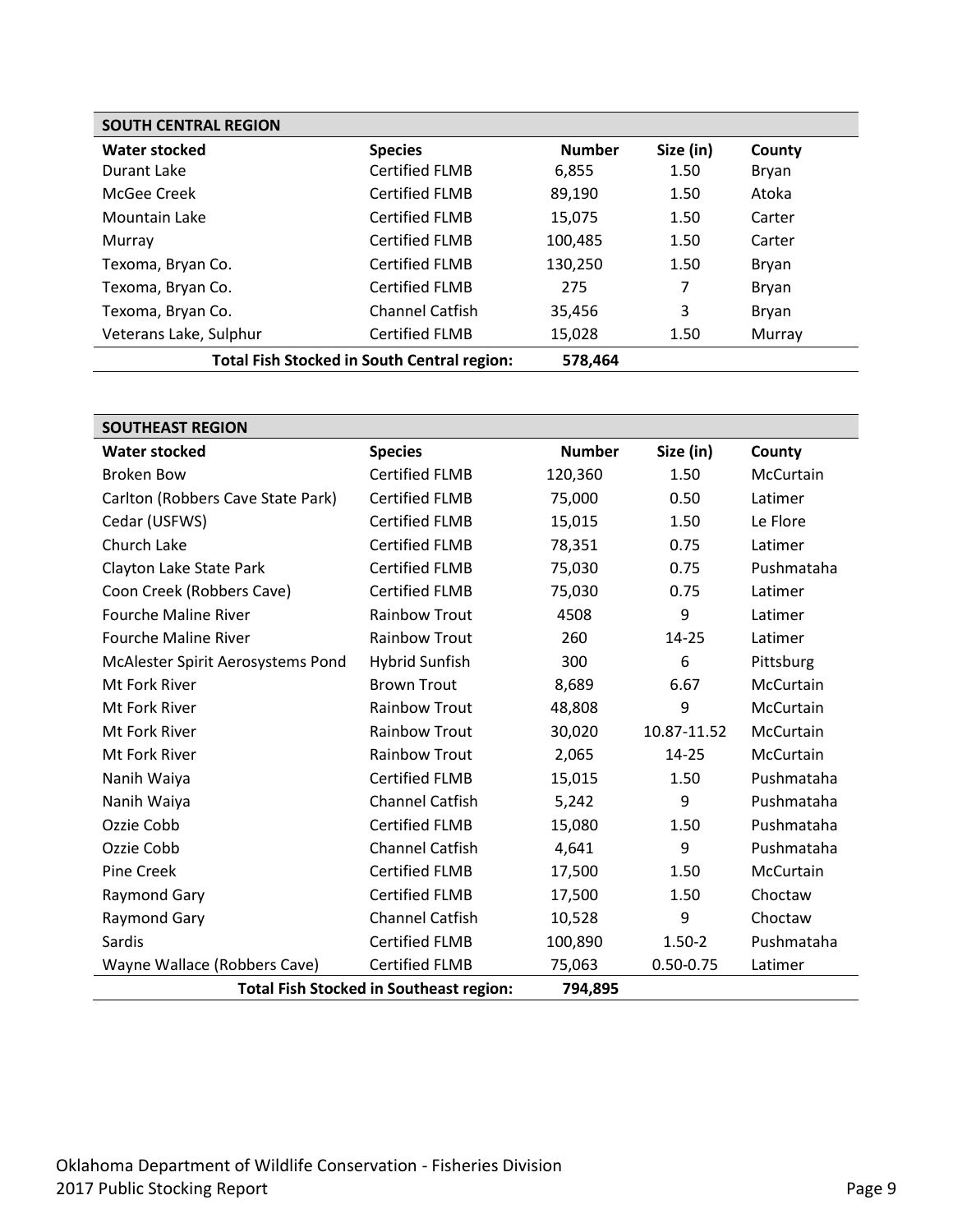<span id="page-9-0"></span>

| <b>SOUTHWEST REGION</b>       |                                                |               |           |           |
|-------------------------------|------------------------------------------------|---------------|-----------|-----------|
| <b>Water stocked</b>          | <b>Species</b>                                 | <b>Number</b> | Size (in) | County    |
| Altus Lugert                  | Walleye                                        | 71,558        | 1.50      | Greer     |
| Burtschi                      | Saugeye                                        | 3,600         | 1.50      | Grady     |
| <b>Clinton City</b>           | Saugeye                                        | 4,950         | 1.50      | Washita   |
| Doc Hollis                    | <b>Channel Catfish</b>                         | 702           | 9         | Greer     |
| Duncan Lake                   | Saugeye                                        | 8,000         | 1.50      | Stephens  |
| Elk City                      | Saugeye                                        | 6,325         | 1.50      | Beckham   |
| Ellsworth                     | Saugeye                                        | 52,400        | 1.50      | Comanche  |
| Elmer Thomas Park, Lake Helen | <b>Channel Catfish</b>                         | 253           | 14        | Comanche  |
| Elmer Thomas Park, Lake Helen | <b>Channel Catfish</b>                         | 1,500         | 9         | Comanche  |
| Ft. Cobb                      | <b>Hybrid Striped Bass</b>                     | 41,010        | 1.50      | Caddo     |
| Ft. Cobb                      | Saugeye                                        | 41,000        | 1.50      | Caddo     |
| Hall                          | <b>Channel Catfish</b>                         | 375           | 9         | Harmon    |
| Jap Beaver                    | <b>Channel Catfish</b>                         | 1,302         | 9         | Jefferson |
| Lawtonka                      | <b>Channel Catfish</b>                         | 7,920         | 6.25      | Comanche  |
| Lawtonka                      | Saugeye                                        | 26,950        | 1.50      | Comanche  |
| Liberty Lake Park, Lawton     | <b>Channel Catfish</b>                         | 600           | 9         | Comanche  |
| <b>Medicine Creek</b>         | <b>Rainbow Trout</b>                           | 6,344         | Catchable | Comanche  |
| <b>Medicine Creek</b>         | <b>Channel Catfish</b>                         | 477           | 9         | Comanche  |
| Taylor                        | Saugeye                                        | 4,540         | 1.50      | Grady     |
| <b>Tom Steed</b>              | Saugeye                                        | 64,000        | 1.50      | Kiowa     |
| Vanderwork                    | <b>Channel Catfish</b>                         | 675           | 9         | Washita   |
| Waurika                       | <b>Hybrid Striped Bass</b>                     | 100,100       | 1.50      | Jefferson |
| Waurika                       | Saugeye                                        | 48,125        | 1.13      | Jefferson |
| Waurika                       | Saugeye                                        | 316,536       | fry       | Jefferson |
|                               | <b>Total Fish Stocked in Southwest region:</b> | 809,242       |           |           |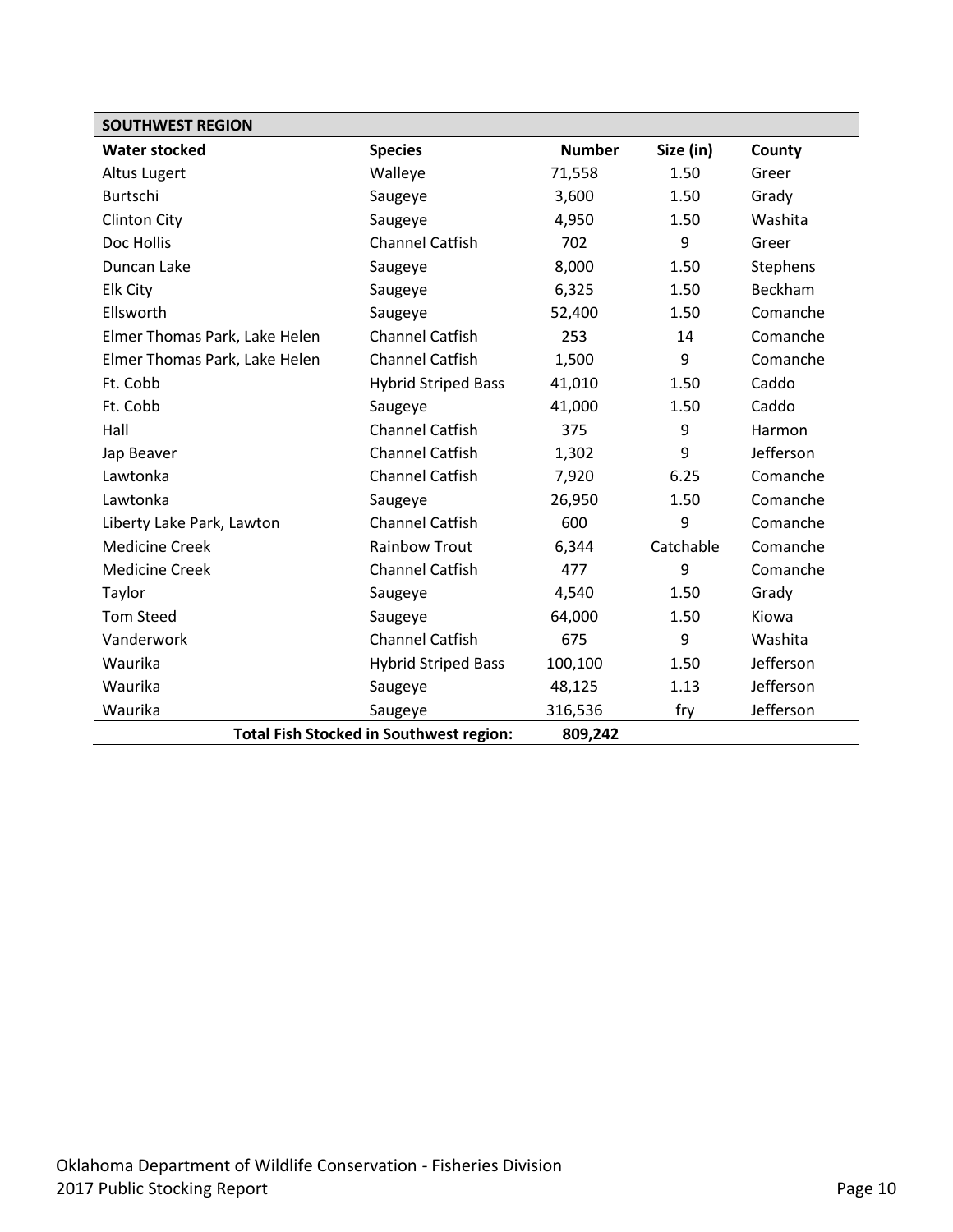#### <span id="page-10-0"></span>**PUBLIC STOCKINGS BY SPECIES**

<span id="page-10-1"></span>

| <b>BROWN TROUT</b>                |               |           |           |            |
|-----------------------------------|---------------|-----------|-----------|------------|
| <b>Water Stocked</b>              | <b>Number</b> | Size (In) | County    | Region     |
| Illinois River – Lower            | 19.739        | 6.57-6.67 | Seguoyah  | ECR        |
| Mt Fork River                     | 8.689         | 6.67      | McCurtain | <b>SER</b> |
| <b>Total Brown trout stocked:</b> | 28.428        |           |           |            |

### <span id="page-10-2"></span>**CERTIFIED FLORIDA LARGEMOUTH BASS**

| <b>Water Stocked</b>              | <b>Number</b> | Size (In)      | County        | <b>Region</b> |
|-----------------------------------|---------------|----------------|---------------|---------------|
| Arbuckle                          | 120,520       | 1.5            | Murray        | <b>SCR</b>    |
| <b>Broken Bow</b>                 | 120,360       | 1.5            | McCurtain     | <b>SER</b>    |
| Canton                            | 75,000        | 0.5            | <b>Blaine</b> | <b>NWR</b>    |
| Carlton (Robbers Cave State Park) | 75,000        | 0.5            | Latimer       | <b>SER</b>    |
| Cedar (USFWS)                     | 15,015        | 1.5            | Le Flore      | <b>SER</b>    |
| Church Lake                       | 78,351        | 0.75           | Latimer       | <b>SER</b>    |
| Clayton Lake State Park           | 75,030        | 0.75           | Pushmataha    | <b>SER</b>    |
| Cleveland City                    | 220           | 6              | Pawnee        | <b>NCR</b>    |
| Coon Creek (Robbers Cave)         | 75,030        | 0.75           | Latimer       | <b>SER</b>    |
| <b>Dripping Springs</b>           | 60,060        | 1.5            | Okmulgee      | <b>CR</b>     |
| <b>Durant Lake</b>                | 6,855         | 1.5            | Bryan         | <b>SCR</b>    |
| Elmer                             | 488           | $\overline{7}$ | Kingfisher    | <b>NWR</b>    |
| Eucha Lake                        | 639           | $6-8$          | Delaware      | <b>NER</b>    |
| Ft. Gibson Lake                   | 1,750         | 9              | Wagoner       | <b>ECR</b>    |
| <b>Greenleaf Lake</b>             | 54            | 18             | Muskogee      | <b>ECR</b>    |
| <b>Holdenville City</b>           | 24,435        | 1.5            | Hughes        | <b>CR</b>     |
| Lone Chimney                      | 220           | 6              | Payne         | <b>NCR</b>    |
| McGee Creek                       | 89,190        | 1.5            | Atoka         | <b>SCR</b>    |
| <b>Mountain Lake</b>              | 15,075        | 1.5            | Carter        | <b>SCR</b>    |
| Murray                            | 100,485       | 1.5            | Carter        | <b>SCR</b>    |
| Nanih Waiya                       | 15,015        | 1.5            | Pushmataha    | <b>SER</b>    |
| Okemah City                       | 61,125        | 1.5            | Okfuskee      | <b>CR</b>     |
| Ozzie Cobb                        | 15,080        | 1.5            | Pushmataha    | <b>SER</b>    |
| Perry CCC (Lake Perry Park)       | 50            | 6              | Noble         | <b>NCR</b>    |
| Pine Creek                        | 17,500        | 1.5            | McCurtain     | <b>SER</b>    |
| Prague                            | 30,030        | 1.5            | Lincoln       | CR            |
| <b>Raymond Gary</b>               | 17,500        | 1.5            | Choctaw       | <b>SER</b>    |
| Sardis                            | 100,890       | $1.50 - 2$     | Pushmataha    | <b>SER</b>    |
| Shidler                           | 100           | 6              | Osage         | <b>NCR</b>    |
| <b>Skiatook Nursery Pond</b>      | 7,563         | 1.5            | Osage         | <b>NCR</b>    |
| Sooner Lake                       | 60,365        | 1.5            | Noble         | <b>NCR</b>    |
| Sportsman                         | 30,030        | 1.5            | Seminole      | <b>CR</b>     |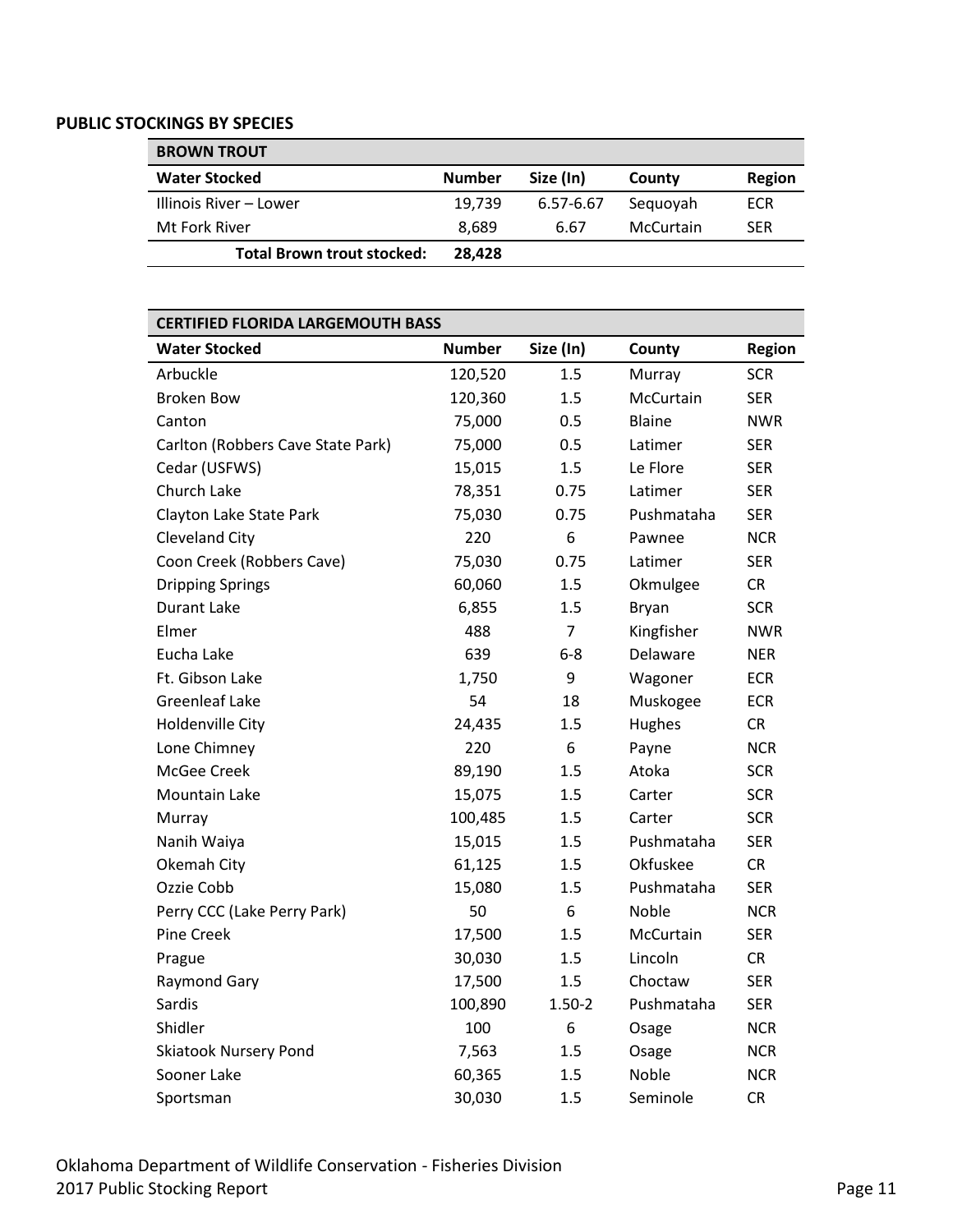| <b>CERTIFIED FLORIDA LARGEMOUTH BASS</b>    |               |               |               |               |
|---------------------------------------------|---------------|---------------|---------------|---------------|
| <b>Water Stocked</b>                        | <b>Number</b> | Size (In)     | County        | <b>Region</b> |
| Texoma, Bryan Co.                           | 130,250       | 1.5           | Bryan         | <b>SCR</b>    |
| Texoma, Bryan Co.                           | 275           | 7             | Bryan         | <b>SCR</b>    |
| Veterans Lake, Sulphur                      | 15,028        | 1.5           | Murray        | <b>SCR</b>    |
| Watonga                                     | 488           | 7             | <b>Blaine</b> | <b>NWR</b>    |
| Wayne Wallace (Robbers Cave)                | 75,063        | $0.50 - 0.75$ | Latimer       | <b>SER</b>    |
| Wetumka                                     | 37,797        | 1.5           | <b>Hughes</b> | CR.           |
| <b>Total Certified Florida LMB Stocked:</b> | 1.547.926     |               |               |               |

# **Water Stocked Number Size (In) County Region** Beggs City **6.25** Okmulgee CR Bickham & Rudkin (33rd St Pond) 802 9 Oklahoma OKC Blue River **11-12** SCR CONTROLLER TO A STATE 11-12 Johnston SCR Buck Thomas, Moore 200 9 Cleveland OKC Bull Lake City of Vinita **1,720** 6.25 Craig NER Choctaw-Ten Acre (10 Acre Park) 802 9 Oklahoma OKC Choctaw-Ten Acre (10 Acre Park) 250 14 Oklahoma OKC Crystal Lake (OKC) 200 14 Oklahoma OKC Doc Hollis **No. 202** 9 Greer SWR Dolese Park Pond **600** and GOO 9 Oklahoma OKC

| Dolese Park Pond               | 200   | 14   | Oklahoma  | ОКС        |
|--------------------------------|-------|------|-----------|------------|
| Eagle Lake, Del City           | 1,642 | 9    | Oklahoma  | ОКС        |
| Edwards Park Pond (OKC)        | 500   | 14   | Oklahoma  | ОКС        |
| El Reno - Southern Hills North | 201   | 9    | Canadian  | ОКС        |
| El Reno - Southern Hills South | 100   | 9    | Canadian  | ОКС        |
| Elmer Thomas Park, Lake Helen  | 253   | 14   | Comanche  | SWR        |
| Elmer Thomas Park, Lake Helen  | 1,500 | 9    | Comanche  | <b>SWR</b> |
| Elmoore City Lake              | 2,620 | 6.25 | Garvin    | ОКС        |
| Enid Gov't. Springs            | 250   | 14   | Garfield  | <b>NWR</b> |
| <b>Enid Meadow Lake</b>        | 221   | 14   | Garfield  | <b>NWR</b> |
| <b>Etling</b>                  | 6,400 | 4    | Cimarron  | <b>NWR</b> |
| <b>Gentry Creek Pond</b>       | 50    | 9    | Mcintosh  | <b>ECR</b> |
| <b>Greenleaf Kids Pond</b>     | 100   | 9    | Muskogee  | <b>ECR</b> |
| Griffin Park, Norman           | 500   | 9    | Cleveland | ОКС        |
| Griffin Park, Norman           | 252   | 14   | Cleveland | ОКС        |
| <b>Guthrie - Mineral Wells</b> | 331   | 9    | Logan     | ОКС        |
| <b>Guthrie - Mineral Wells</b> | 100   | 14   | Logan     | ОКС        |
| Hall                           | 375   | 9    | Harmon    | <b>SWR</b> |
| Hefner                         | 8,070 | 3    | Oklahoma  | ОКС        |

<span id="page-11-0"></span>**CHANNEL CATFISH**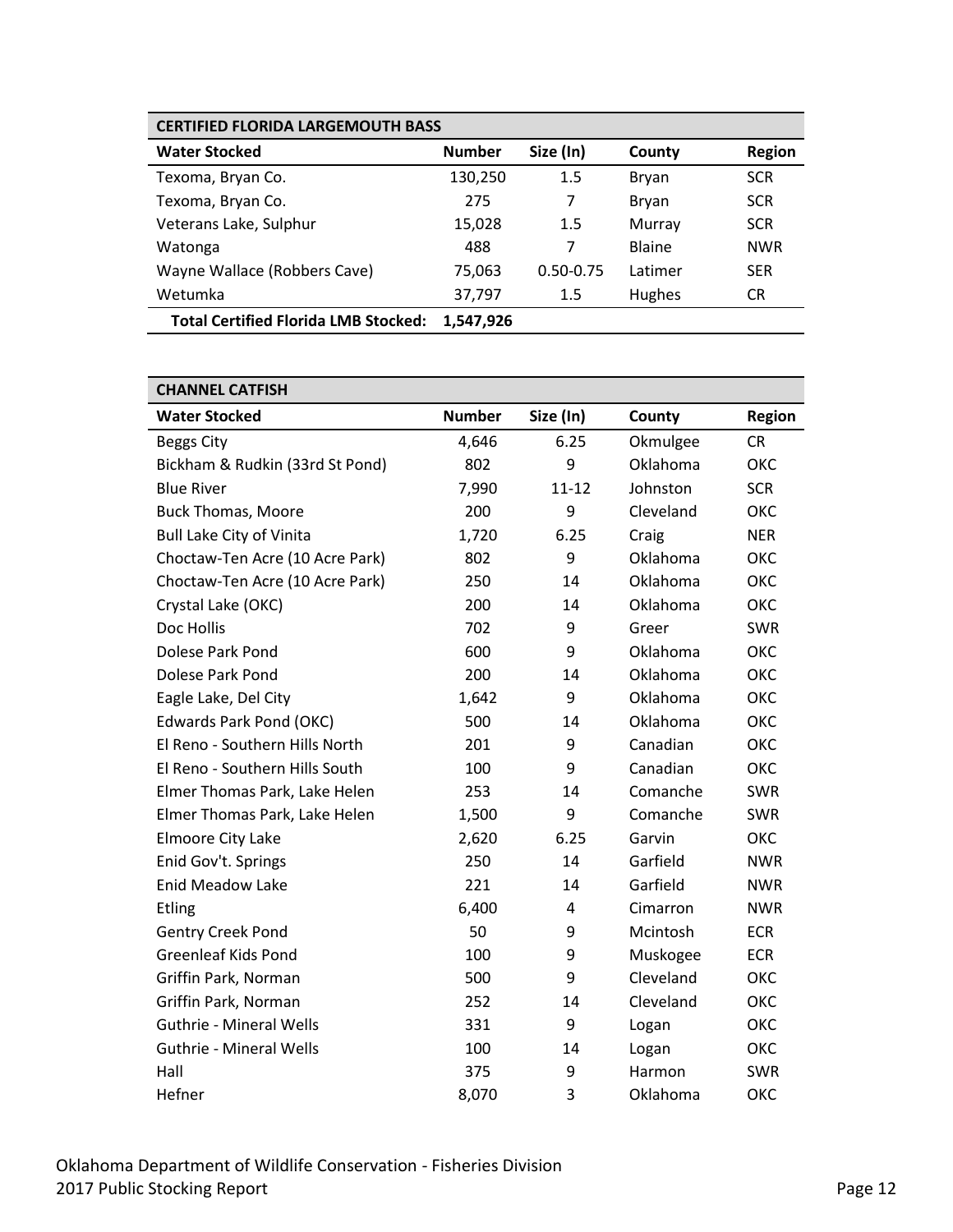| <b>CHANNEL CATFISH</b>                |               |                |              |               |
|---------------------------------------|---------------|----------------|--------------|---------------|
| <b>Water Stocked</b>                  | <b>Number</b> | Size (In)      | County       | <b>Region</b> |
| Heritage Park Pond (Harrah)           | 400           | 9              | Oklahoma     | ОКС           |
| Highland Park, Guthrie                | 50            | 9              | Logan        | ОКС           |
| <b>Holdenville City</b>               | 10,164        | 2              | Hughes       | <b>CR</b>     |
| Honor Heights Park                    | 250           | 9              | Muskogee     | <b>ECR</b>    |
| Hungry Goat, Deep Fork WMA            | 1,260         | 6.25           | Okmulgee     | <b>CR</b>     |
| Jap Beaver                            | 1,302         | 9              | Jefferson    | <b>SWR</b>    |
| Kitchen Lake (OKC)                    | 100           | 14             | Cleveland    | ОКС           |
| Langston                              | 12,440        | 6.25           | Logan        | ОКС           |
| Lawtonka                              | 7,920         | 6.25           | Comanche     | <b>SWR</b>    |
| Legion Park Pond, El Reno             | 151           | 9              | Canadian     | ОКС           |
| Liberty Lake Park, Lawton             | 600           | 9              | Comanche     | <b>SWR</b>    |
| <b>Medicine Creek</b>                 | 477           | 9              | Comanche     | <b>SWR</b>    |
| Mitch Park Pond, Edmond               | 50            | 9              | Oklahoma     | ОКС           |
| Mulvey Pond, Yukon City Park          | 600           | 9              | Canadian     | ОКС           |
| Mulvey Pond, Yukon City Park          | 251           | 14             | Canadian     | ОКС           |
| Nanih Waiya                           | 5,242         | 9              | Pushmataha   | <b>SER</b>    |
| NE Lions Park, Norman                 | 600           | 9              | Cleveland    | ОКС           |
| NE Lions Park, Norman                 | 250           | 14             | Cleveland    | ОКС           |
| Okemah City                           | 15,548        | 6.25           | Okfuskee     | <b>CR</b>     |
| Okmulgee WMA #4                       | 400           | 6.25           | Okmulgee     | <b>CR</b>     |
| Ozzie Cobb                            | 4,641         | 9              | Pushmataha   | <b>SER</b>    |
| <b>Raymond Gary</b>                   | 10,528        | 9              | Choctaw      | <b>SER</b>    |
| Roland City (Garrison Creek)          | 3,460         | 6.25           | Sequoyah     | <b>ECR</b>    |
| Sapulpa - Kelly Lane Park             | 222           | 9              | Creek        | <b>NER</b>    |
| <b>Stanley Draper</b>                 | 6,655         | 3              | Cleveland    | ОКС           |
| <b>Stigler City</b>                   | 5,160         | 6.25           | Haskell      | <b>ECR</b>    |
| <b>Tecumseh City</b>                  | 26,488        | $\overline{2}$ | Pottawatomie | <b>CR</b>     |
| Texoma, Bryan Co.                     | 35,456        | 3              | Bryan        | <b>SCR</b>    |
| <b>Tinker AFB Ponds</b>               | 802           | 9              | Oklahoma     | ОКС           |
| Vanderwork                            | 675           | 9              | Washita      | <b>SWR</b>    |
| Veterans Park Pond, Jenks             | 253           | 14             | Tulsa        | <b>NER</b>    |
| Veterans Park Pond, Jenks             | 540           | 9              | Tulsa        | <b>NER</b>    |
| Welch Park Pond, Yukon                | 403           | 9              | Canadian     | ОКС           |
| Wetumka                               | 6,943         | 6.25           | Hughes       | <b>CR</b>     |
| Wetumka                               | 2,380         | 7              | Hughes       | <b>CR</b>     |
| Wildhorse Park Pond, Mustang          | 403           | 9              | Canadian     | ОКС           |
| <b>Wiley Post</b>                     | 12,742        | 6.25           | Garvin       | ОКС           |
| <b>Total Channel catfish Stocked:</b> | 217,383       |                |              |               |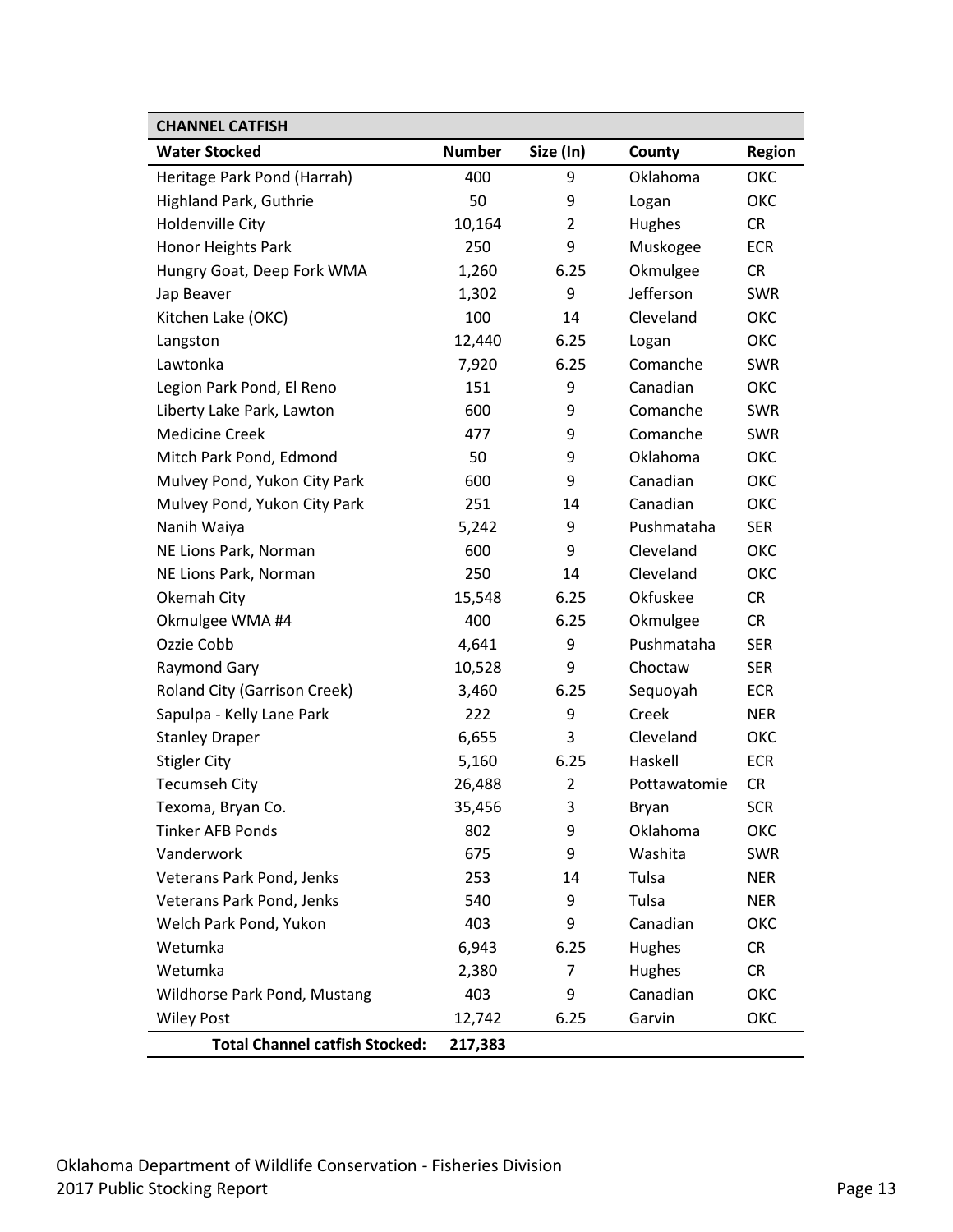<span id="page-13-0"></span>

| <b>FLORIDA LARGEMOUTH BASS</b>    |               |                  |        |            |
|-----------------------------------|---------------|------------------|--------|------------|
| <b>Water Stocked</b>              | <b>Number</b> | Size (In)        | County | Region     |
| <b>Bull Lake City of Vinita</b>   | 30            | Broodstock Craig |        | <b>NER</b> |
| <b>Total Florida LMB stocked:</b> | 30            |                  |        |            |

<span id="page-13-1"></span>

| <b>GRASS CARP</b>                |               |           |          |        |
|----------------------------------|---------------|-----------|----------|--------|
| <b>Water Stocked</b>             | <b>Number</b> | Size (In) | County   | Region |
| <b>Gentry Creek Pond</b>         | 10            | a         | Mcintosh | ECR    |
| <b>Total Grass carp stocked:</b> | 10            |           |          |        |

<span id="page-13-2"></span>

| <b>HYBRID STRIPED BASS</b>                |               |           |           |               |
|-------------------------------------------|---------------|-----------|-----------|---------------|
| <b>Water Stocked</b>                      | <b>Number</b> | Size (In) | County    | <b>Region</b> |
| <b>Birch</b>                              | 13,225        | $1.5\,$   | Osage     | <b>NCR</b>    |
| Carl Blackwell                            | 39,045        | 1.5       | Payne     | <b>NCR</b>    |
| Ft. Cobb                                  | 41,010        | 1.5       | Caddo     | <b>SWR</b>    |
| Grand Lake                                | 252,479       | 1.5       | Delaware  | NER           |
| Hefner                                    | 450,000       | fry       | Oklahoma  | ОКС           |
| Kaw                                       | 204,255       | 1.5       | Kay       | <b>NCR</b>    |
| Konawa                                    | 15,050        | 1.5       | Seminole  | CR            |
| Oklahoma River May Basin                  | 1,677         | 1.25      | Oklahoma  | ОКС           |
| Oklahoma River Western Basin              | 1,377         | 1.25      | Oklahoma  | ОКС           |
| Oologah                                   | 300,001       | $1.5\,$   | Rogers    | <b>NER</b>    |
| Ponca City Lake                           | 9,025         | 1.5       | Kay       | <b>NCR</b>    |
| Skiatook                                  | 105,565       | 1.75      | Osage     | <b>NCR</b>    |
| Sooner Lake                               | 67,993        | 1.5       | Noble     | <b>NCR</b>    |
| Sooner Lake                               | 600,000       | fry       | Noble     | <b>NCR</b>    |
| Waurika                                   | 100,100       | 1.5       | Jefferson | SWR           |
| <b>Total Hybrid Striped bass stocked:</b> | 2,200,802     |           |           |               |

<span id="page-13-3"></span>

| <b>HYBRID SUNFISH</b>           |               |           |           |            |
|---------------------------------|---------------|-----------|-----------|------------|
| <b>Water Stocked</b>            | <b>Number</b> | Size (In) | County    | Region     |
| Afton Vo-Tech                   | 150           |           | Craig     | <b>NER</b> |
| Ardmore City                    | 100           | 6         | Carter    | <b>SCR</b> |
| Big 5 Fishing Clinic            | 200           | 6         | Marshall  | <b>SCR</b> |
| <b>Buck Thomas, Moore</b>       | 400           | $4 - 5$   | Cleveland | <b>OKC</b> |
| Choctaw-Ten Acre (10 Acre Park) | 600           | $4 - 5$   | Oklahoma  | OKC.       |
| Choctaw-Ten Acre (10 Acre Park) | 400           | $5 - 7$   | Oklahoma  | <b>OKC</b> |
| Crystal Lake (OKC)              | 2,592         | $5-6$     | Oklahoma  | <b>OKC</b> |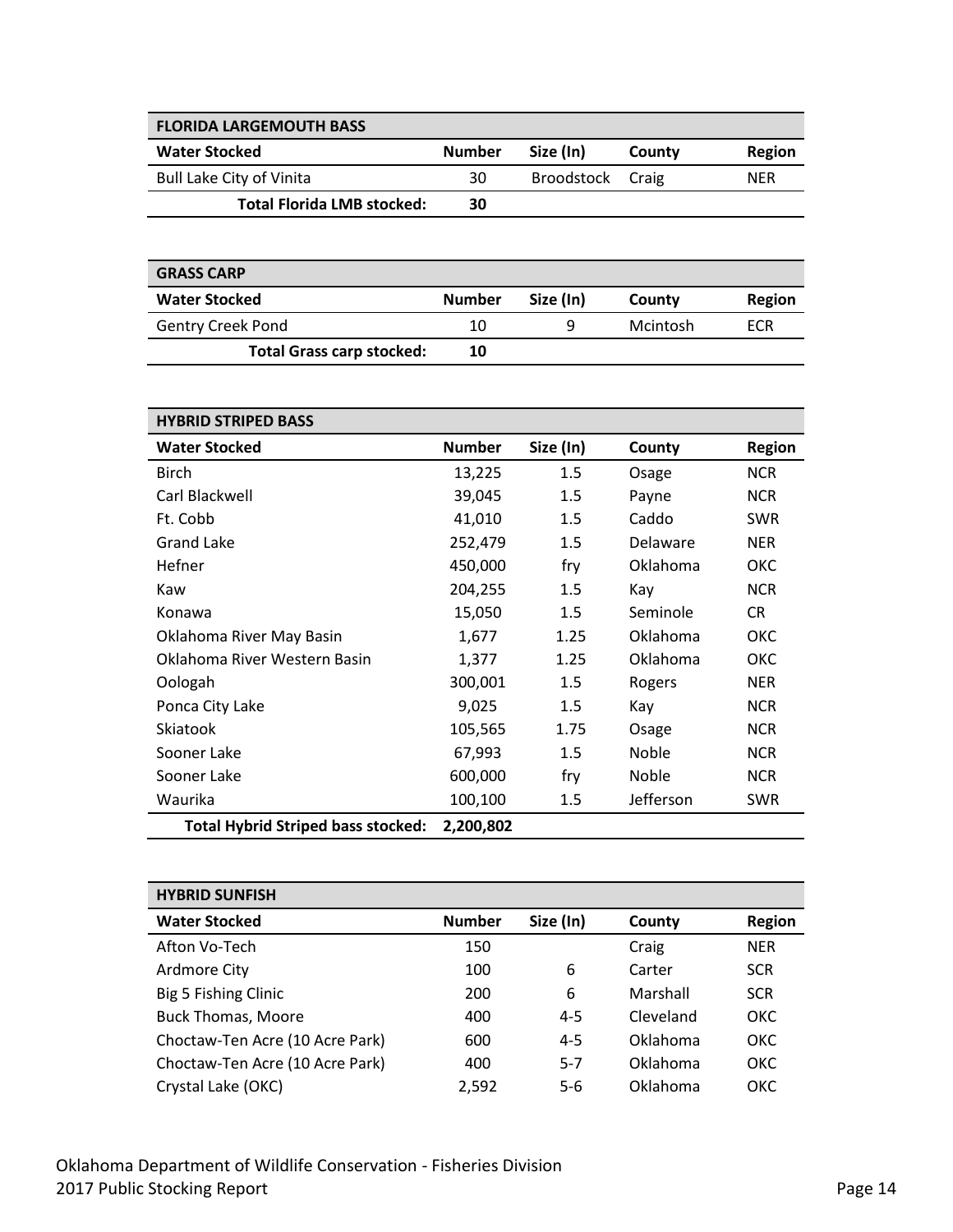| <b>HYBRID SUNFISH</b>                |               |                |              |            |
|--------------------------------------|---------------|----------------|--------------|------------|
| <b>Water Stocked</b>                 | <b>Number</b> | Size (In)      | County       | Region     |
| <b>Cushing High School Pond</b>      | 100           | 6              | Payne        | <b>NCR</b> |
| Dolese Park Pond                     | 1,400         | $5 - 7$        | Oklahoma     | OKC        |
| Edwards Park Pond (OKC)              | 772           | $5-6$          | Oklahoma     | OKC        |
| El Reno - Southern Hills North       | 300           | 5              | Canadian     | OKC        |
| El Reno - Southern Hills South       | 200           | 5              | Canadian     | ОКС        |
| <b>Enid Meadow Lake</b>              | 900           | $3.5 - 6$      | Garfield     | <b>NWR</b> |
| Gordon Cooper Tech Center            | 250           | 6              | Pottawatomie | <b>CR</b>  |
| Griffin Park, Norman                 | 300           | 5              | Cleveland    | ОКС        |
| <b>Guthrie - Mineral Wells</b>       | 500           | $5 - 7$        | Logan        | OKC        |
| Heritage Park Pond (Harrah)          | 650           | $5 - 7$        | Oklahoma     | ОКС        |
| Kitchen Lake (OKC)                   | 1,401         | $5-6$          | Cleveland    | ОКС        |
| Konawa School Campus                 | 250           | 6.5            | Seminole     | <b>CR</b>  |
| <b>Marland Mansion Pond</b>          | 100           | 6              | Kay          | <b>NCR</b> |
| McAlester Spirit Aerosystems Pond    | 300           | 6              | Pittsburg    | <b>SER</b> |
| Midwest City-Soldier                 | 300           | 6              | Oklahoma     | OKC        |
| Mulvey Pond, Yukon City Park         | 1,025         | $5 - 7$        | Canadian     | ОКС        |
| NE Lions Park, Norman                | 1,075         | $5 - 7$        | Cleveland    | OKC        |
| Okmulgee Kiddie #1                   | 500           | 6              | Okmulgee     | <b>CR</b>  |
| Okmulgee Kiddie #2                   | 500           | 6              | Okmulgee     | <b>CR</b>  |
| Route 66 Park Pond A                 | 740           | $5-6$          | Canadian     | OKC        |
| Sapulpa - Kelly Lane Park            | 700           | $4 - 7$        | Creek        | <b>NER</b> |
| <b>Skiatook Nursery Pond</b>         | 100           | <b>Brooder</b> | Osage        | <b>NCR</b> |
| <b>Tinker AFB Ponds</b>              | 250           | 5              | Oklahoma     | OKC        |
| Veterans Park Pond, Jenks            | 500           | 4              | Tulsa        | <b>NER</b> |
| Welch Park Pond, Yukon               | 200           | 5              | Canadian     | OKC        |
| Wildhorse Park Pond, Mustang         | 200           | 6              | Canadian     | ОКС        |
| Willow Springs, Ponca City           | 100           | 6              | Kay          | <b>NCR</b> |
| Wyandotte School Pond                | 150           | 4              | Ottawa       | <b>NER</b> |
| <b>Total Hybrid sunfish Stocked:</b> | 18,205        |                |              |            |

<span id="page-14-0"></span>

| <b>RAINBOW TROUT</b>        |               |           |          |               |
|-----------------------------|---------------|-----------|----------|---------------|
| <b>Water Stocked</b>        | <b>Number</b> | Size (In) | County   | <b>Region</b> |
| <b>Blue River</b>           |               | $10.74 -$ | Johnston | <b>SCR</b>    |
|                             | 42,455        | 11.53     |          |               |
| <b>Blue River</b>           | 14,585        | $9 - 24$  | Johnston | <b>SCR</b>    |
| Dolese Park Pond            | 4,646         | $12 - 14$ | Oklahoma | <b>OKC</b>    |
| <b>Etling</b>               | 16,240        | $9 - 14$  | Cimarron | <b>NWR</b>    |
| <b>Etling</b>               | 765           | $14+$     | Cimarron | <b>NWR</b>    |
| <b>Fourche Maline River</b> | 4.508         | 9         | Latimer  | <b>SER</b>    |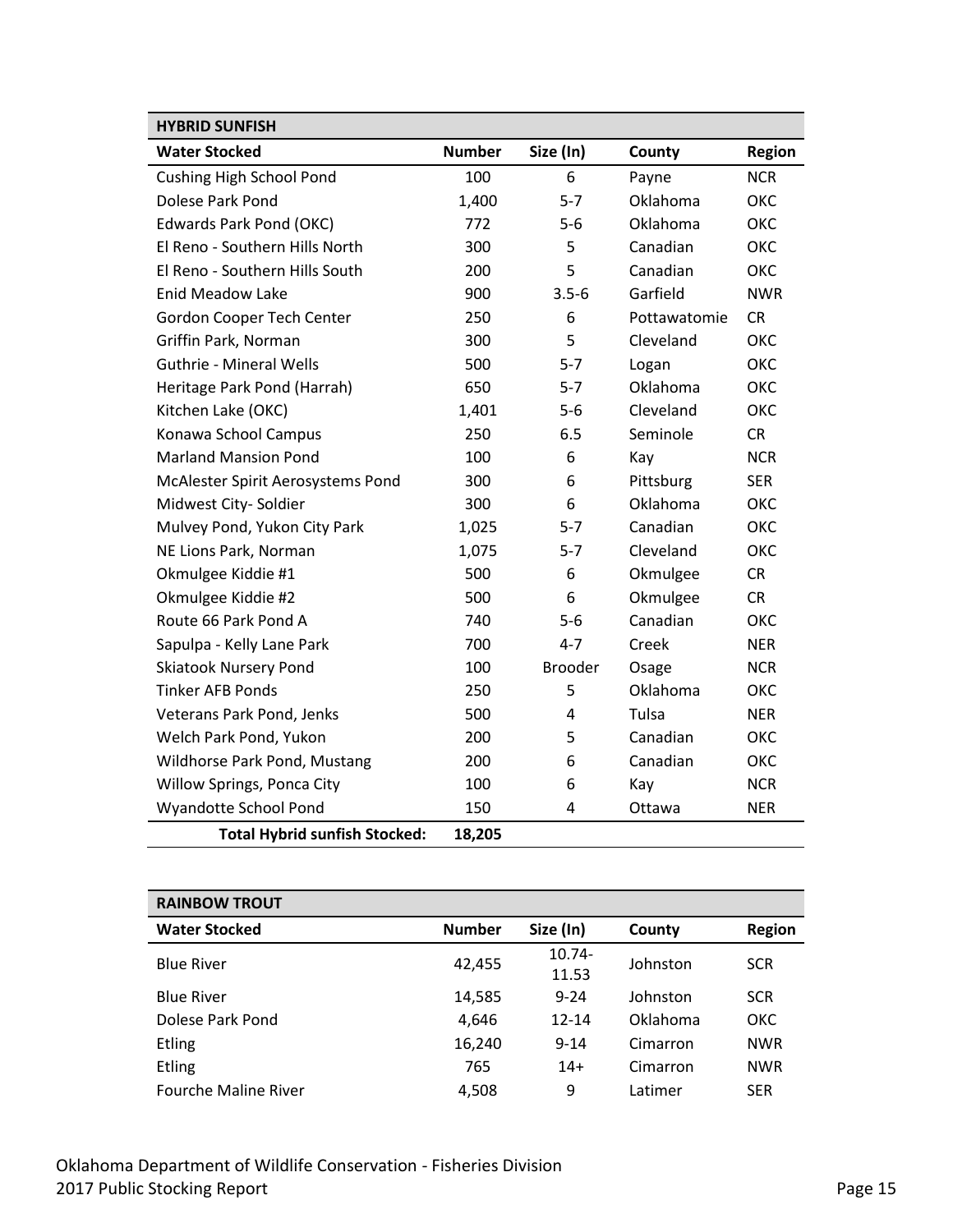| <b>RAINBOW TROUT</b>                |               |                    |               |               |
|-------------------------------------|---------------|--------------------|---------------|---------------|
| <b>Water Stocked</b>                | <b>Number</b> | Size (In)          | County        | <b>Region</b> |
| <b>Fourche Maline River</b>         | 260           | 14-25              | Latimer       | <b>SER</b>    |
| Illinois River – Lower              | 98,290        | 10.5-11.9          | Sequoyah      | <b>ECR</b>    |
| Illinois River – Lower              | 90            | 14-24              | Sequoyah      | <b>ECR</b>    |
| Illinois River – Lower              | 922           | $9+$               | Sequoyah      | <b>ECR</b>    |
| <b>Medicine Creek</b>               | 6,344         | Catchable          | Comanche      | <b>SWR</b>    |
| Mt Fork River                       | 48,808        | 9                  | McCurtain     | <b>SER</b>    |
| Mt Fork River                       | 30,020        | $10.87 -$<br>11.52 | McCurtain     | <b>SER</b>    |
| Mt Fork River                       | 2,065         | $14 - 25$          | McCurtain     | <b>SER</b>    |
| Perry CCC (Lake Perry Park)         | 8,494         | 9                  | <b>Noble</b>  | <b>NCR</b>    |
| Perry CCC (Lake Perry Park)         | 424           | $14" - 24"$        | <b>Noble</b>  | <b>NCR</b>    |
| Veterans Park Pond, Jenks           | 4,287         | 9                  | Tulsa         | <b>NER</b>    |
| Watonga                             | 11,725        | $9 - 14$           | <b>Blaine</b> | <b>NWR</b>    |
| Watonga                             | 470           | $14+$              | <b>Blaine</b> | <b>NWR</b>    |
| <b>Total Rainbow trout stocked:</b> | 295,398       |                    |               |               |

<span id="page-15-0"></span>

| <b>SAUGER</b>                |               |           |         |            |
|------------------------------|---------------|-----------|---------|------------|
| <b>Water Stocked</b>         | <b>Number</b> | Size (In) | County  | Region     |
| Arkansas River/Zink's Dam    | 66,500        | 1.25      | Wagoner | <b>NER</b> |
| <b>Verdigris River</b>       | 56,245        | $1.5\,$   | Wagoner | ECR        |
| <b>Total Sauger Stocked:</b> | 122.745       |           |         |            |

<span id="page-15-1"></span>

| <b>SAUGEYE</b>       |               |           |                 |               |
|----------------------|---------------|-----------|-----------------|---------------|
| <b>Water Stocked</b> | <b>Number</b> | Size (In) | County          | <b>Region</b> |
| Arcadia Lake         | 38,110        | 1.5       | Oklahoma        | ОКС           |
| Bluestem, Osage      | 50,144        | fry       | Osage           | <b>NCR</b>    |
| <b>Burtschi</b>      | 3,600         | 1.5       | Grady           | <b>SWR</b>    |
| Carl Blackwell       | 19,250        | 1.13      | Payne           | <b>NCR</b>    |
| Carl Blackwell       | 211,860       | fry       | Payne           | <b>NCR</b>    |
| Clinton City         | 4,950         | 1.5       | Washita         | <b>SWR</b>    |
| Duncan Lake          | 8,000         | 1.5       | <b>Stephens</b> | <b>SWR</b>    |
| Elk City             | 6,325         | 1.5       | <b>Beckham</b>  | <b>SWR</b>    |
| Ellsworth            | 52,400        | 1.5       | Comanche        | <b>SWR</b>    |
| Ft. Cobb             | 41,000        | 1.5       | Caddo           | <b>SWR</b>    |
| Lawtonka             | 26,950        | 1.5       | Comanche        | <b>SWR</b>    |
| McMurtry             | 72,396        | fry       | <b>Noble</b>    | <b>NCR</b>    |
| Ponca City Lake      | 50,458        | fry       | Kay             | <b>NCR</b>    |
| Shawnee #1           | 68,949        | fry       | Pottawatomie    | <b>CR</b>     |